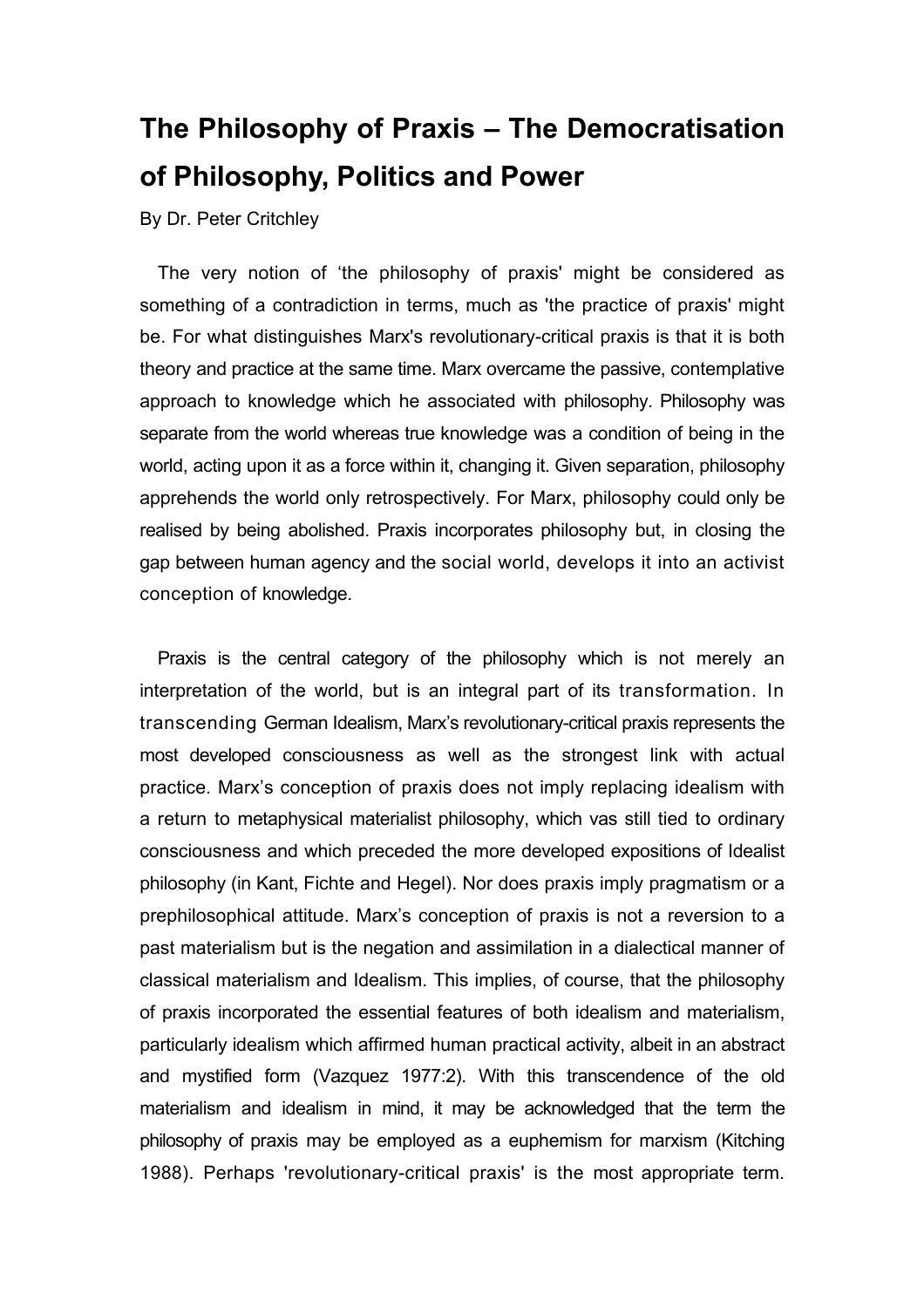However, whichever term is preferred, the most important point to grasp is that praxis, in Marx's work, represented the closing of all the classic bourgeois dualisms and alienating separations. Theory and practice, subject and object, agency and structure, reality and the social world, philosophy/knowledge and reality, the 'is' and the 'ought', the state and civil society, the base and superstructure were all integrated in a dialectical synthesis (Meszaros 1995:337/8 737 951). This conception, of revolutionary-critical praxis is thus the fundamental 'philosophical' foundation of Marx's emancipatory project and continued to influence his perspectives in Capital and beyond. Thus, the critique of political economy, which characterises Marx's later 'scientific' work, came to introduce a greater socio-economic precision into Marx's work but the emancipatory goal remained that which was contained in the original conception of revolutionary-critical praxis. Indeed, Capital may be read as a critique of alienation in its precise form under the capital system.

In short, the conception of revolutionary-critical praxis provides the 'philosophical' underpinning of Marx's as an emancipatory project and the argument presented here will look to make this emancipatory thread throughout Marx's work more explicit, using it to challenge the fetish systems of production and politics imposed by the capital economy and representative political institutions. From the critique of Hegel's philosophy of the state through to the *Critique of the Gotha Programme*, with *Capital* and the Paris Commune in between, it is to show how Marx's emancipatory commitment runs parallel with his political commitment to establish the fundamental continuity in and unity of his career as a revolutionary socialist (Kitching 1988:7 8).

In terms of the antithesis between scientific-rationalising marxism and critical-emancipatory marxism presented in this thesis, perhaps 'the philosophy of praxis' has been most associated with the latter and most criticised by the former. Certainly, in affirming that whatever 'theory' - if any may be extracted from Marx is entirely subordinate to Marx's commitment to the achievement of the defetishised social world, in switching the emphasis from interpretation to transformation, critical-emancipatory marxists reacted with hostility towards the reduction of marxism to a sociological or social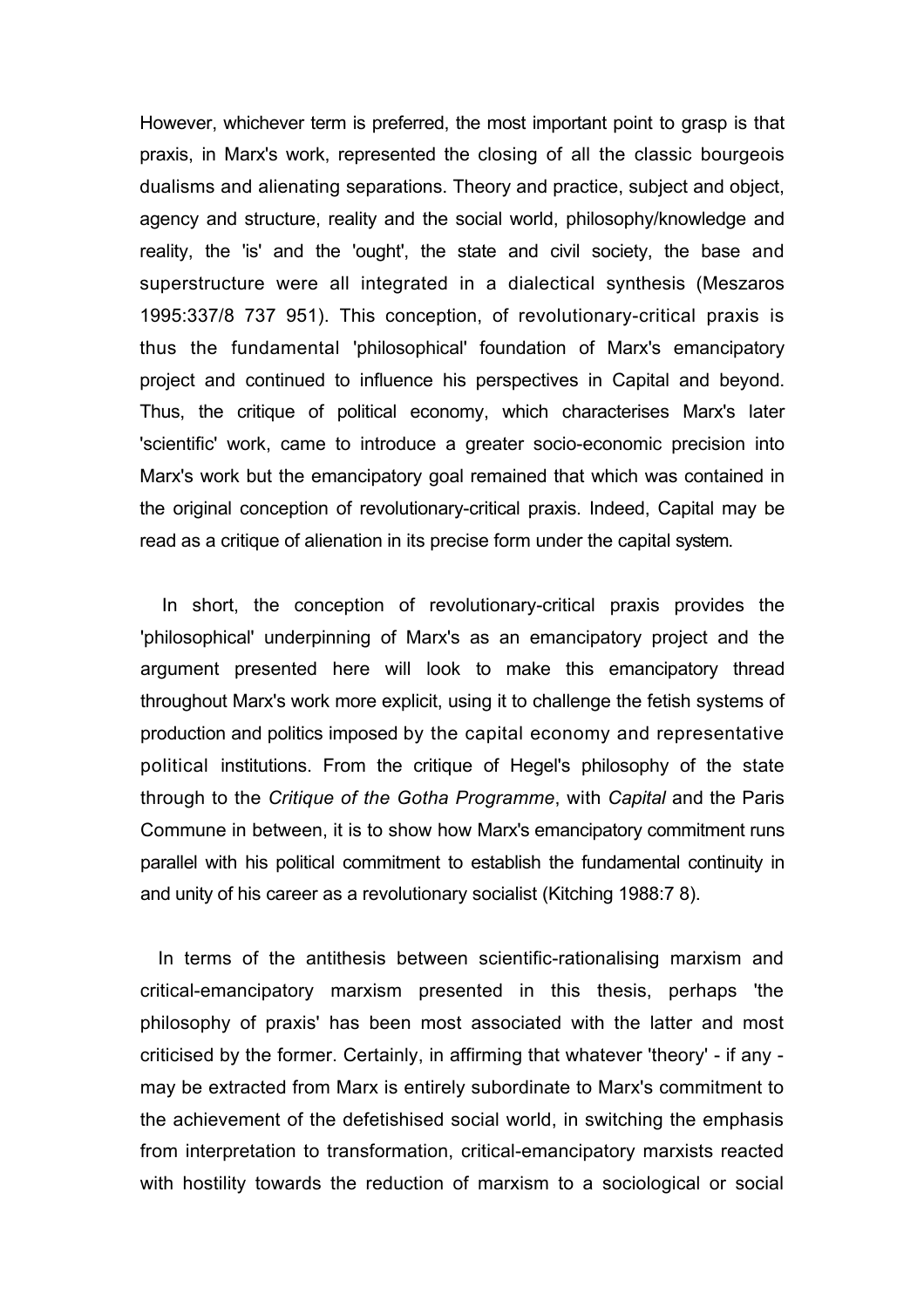scientific project. The inherent determinism of such a project (Bonefeld at al ed. 1992:ix) is incompatible with the emancipatory commitment that is fundamental to Marx's project.

Thus critical-emancipatory marxists - which would include the likes of Lukacs,' Gramsci, Korsch, the Frankfurt theorists - have been alert to the determinism and economism inherent in 'scientific socialism', in the idea that socialism emerges as a result of the 'laws' of history. Thus Habermas recognises that Marx's original project was of a critical-emancipatory character but that marxism nevertheless came to reinforce positivist modes of thought by viewing history as the deterministic unfolding of 'laws' based upon the expansion of the productive forces. Thus marxism comes to conceive labour and production in purely instrumental terms (Kearney 1986:224).

But at least Habermas recognises that Marx's original project was not positivist in this sense. Habermas, correctly, argues that Marx's original, project had the intention of synthesizing theory or critical reflection, the world of ideas, with practice, with changing the material world, thus resolving the traditional antithesis between philosophical idealism and philosophical materialism (Habermas 1987; Kearney 1985). Thus Marx's conception of praxis is designed to obtain knowledge of the processes of history not so as to be able to interpret them passively and objectively but to be both critical and practical about existing society and the possible future society, to be able to act in a transformative way so as to realise that immanent society which may be evaluated to be morally better and hence desirable. The point, then, is to be able to transform the propitious conditions to realise the socialist future. One appreciates here that Marx's overcoming of the dualism between the 'is' and the 'ought' means that Marx cannot be a positivist, cannot conceive the world as an objective datum appropriate to passive-contemplative 'scientific' study and must mean that values are constitutive of the dialectic. This means an emphasis upon the transformative potential of human agency.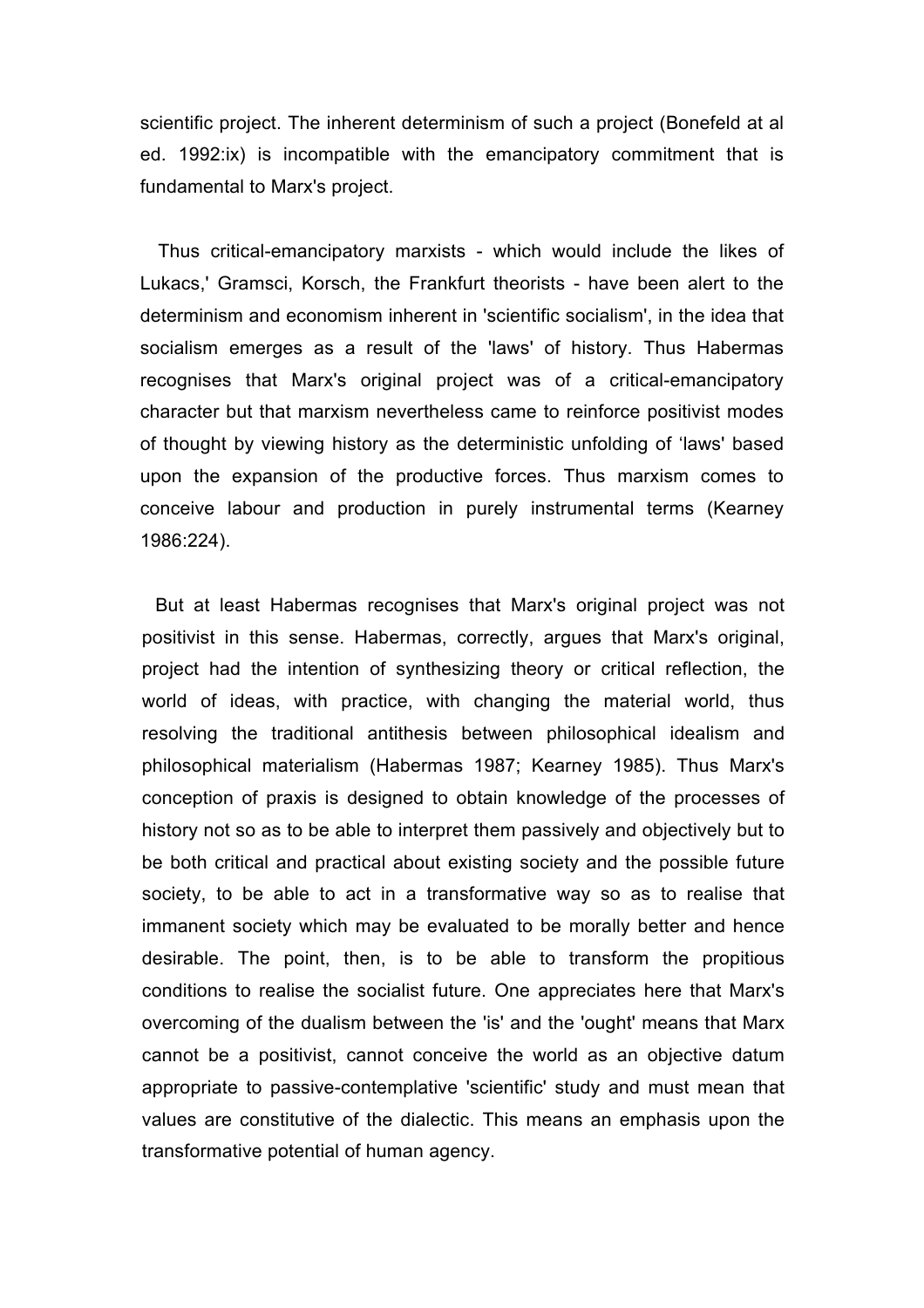To understand Marxism, therefore, we must be aware, of the nature and role of the concept of praxis, and this in turn will depend on, whether Marxism is regarded as just one more philosophy, an interpretation of the world which inverted idealism in order to set materialism upright, but preserving at the same time the concept of dialectic divested of the mystifications it had carried in Idealism; or whether it is acknowledged as a philosophy of revolutionary action whose objective is to transform the world, and in which the Idealist form of praxis was inverted in order that the practical, objective activity of men as concrete, socio-historical beings could come to occupy a central place. These two versions of Marxism lead to very different explanations of the radical change of direction in the history of philosophy which is represented by Marxism. In the first case, Marxism is merely a single step from one (Idealist) interpretation of the world to another (materialist) one; this would set Marxism itself within the frontiers of that philosophy which Marx had criticised in the first part of his Eleventh Thesis on Feuerbach ("The philosophers have interpreted the world in various ways"). In the second case, there is movement from philosophy as interpretation to philosophy as a theory of the transformation of the real world, which justifies the second half of the Eleventh Thesis ("the point is to change it") (Vazquez 1977:31).

Reference is made here to the two versions of marxism. It is a distinction between the reversion to interpreting the world and changing the world which corresponds to Gouldner's notion of two marxisms, Scientific and Critical. Gramsci<sup>f</sup>s opposition of marxism as a 'philosophy of praxis' to the mechanical materialism of marxist orthodoxy expresses this division within marxism as well as showing how Marx's revolutionary-critical praxis entails a breakthrough from merely interpreting the world to changing it. Gramsci used the term the 'philosophy of praxis' not merely to avoid the prison censor but to make clear what the marxism of Marx actually meant. This enabled Gramsci to distinguish Marxism both from mechanical materialism on the one hand, and from idealist philosophy, which was divorced from actual history and from practical human activity, particularly politics, on the other. Further, the 'philosophy of praxis' was a means of emphasising the role of the subjective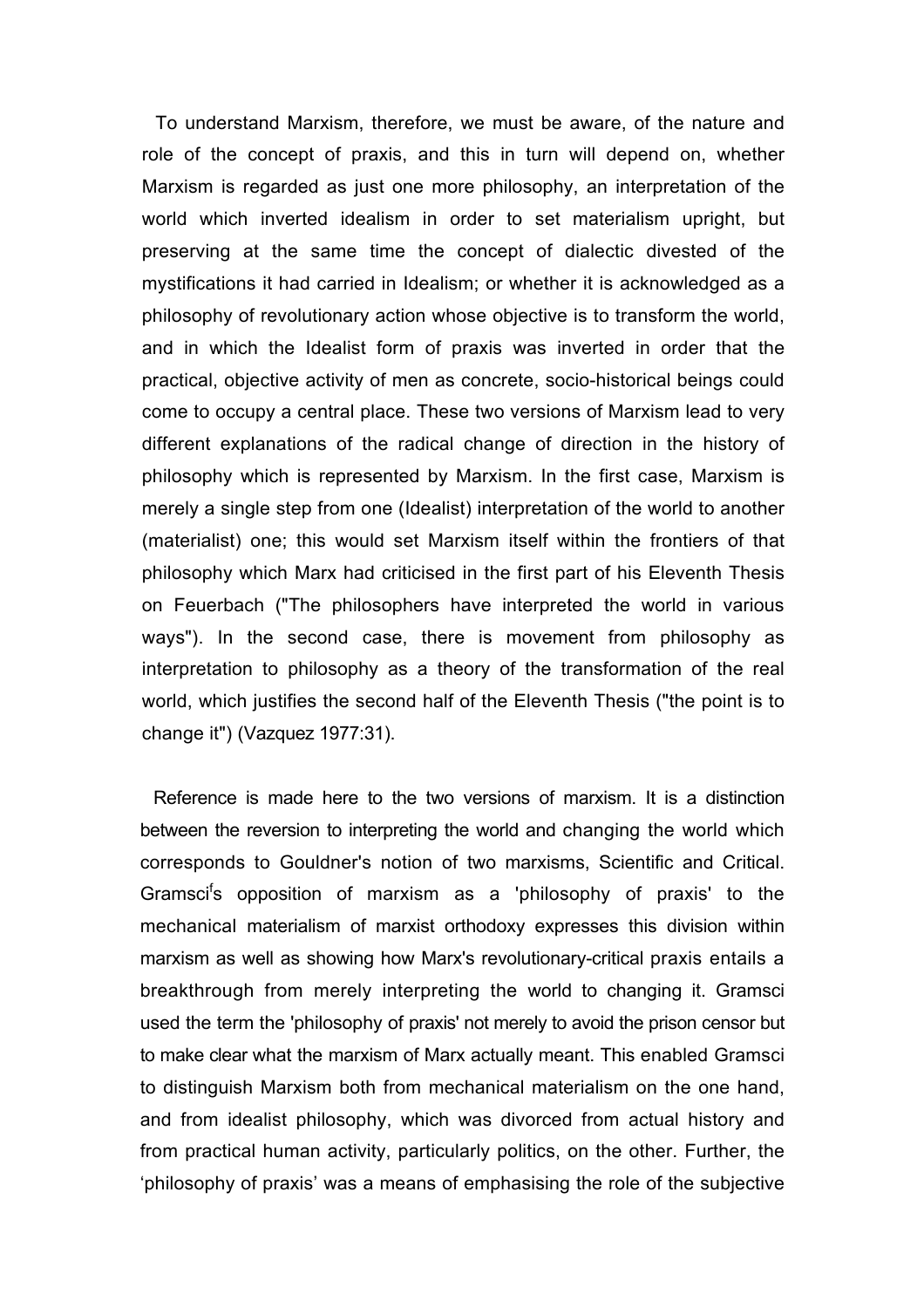factor in the making of history, of the revolutionary consciousness and activity of the proletariat. In this respect, Gramsci was reacting against a prevalent 'passive radicalism' within Marxism which was using objective factors and the development of productive forces to justify a rejection or postponement of revolutionary activity (Vazquez 1977:32/3).

However, Gramsci's reaction against mechanical materialism comes with the risk of failing to take adequate account of the objective factor, as constraint and possibility rather than fetishised as absolute and external as with the mechanical materialists.

This explains why, well before he wrote the Prison Notebooks, he should have given one of his essays the incomprehensible (for a Marxist) title of 'The Revolution against Capital', with reference to the Russian Revolution. Although we would not wish to justify the title, it is understandable if we take into account Gramsci's purpose in underlining the role of practical revolutionary activity at a time when most of the Leaders of European social-democracy had dismissed it altogether. This legitimate preoccupation, however, led him to underestimate the determinant role of objective factors which the opportunists had converted into absolutes; on the other hand, his advocacy of the role of the subjective factor led him to convert theory into a simple expression of political praxis, or 'pure historicity', thus weakening its scientific character and rendering it as an ideological-historical expression.

# Vazquez 1977:33

The reinstatement of the centrality of praxis, than, does not imply asserting critical to scientific marxism but, rather, encompasses both elements.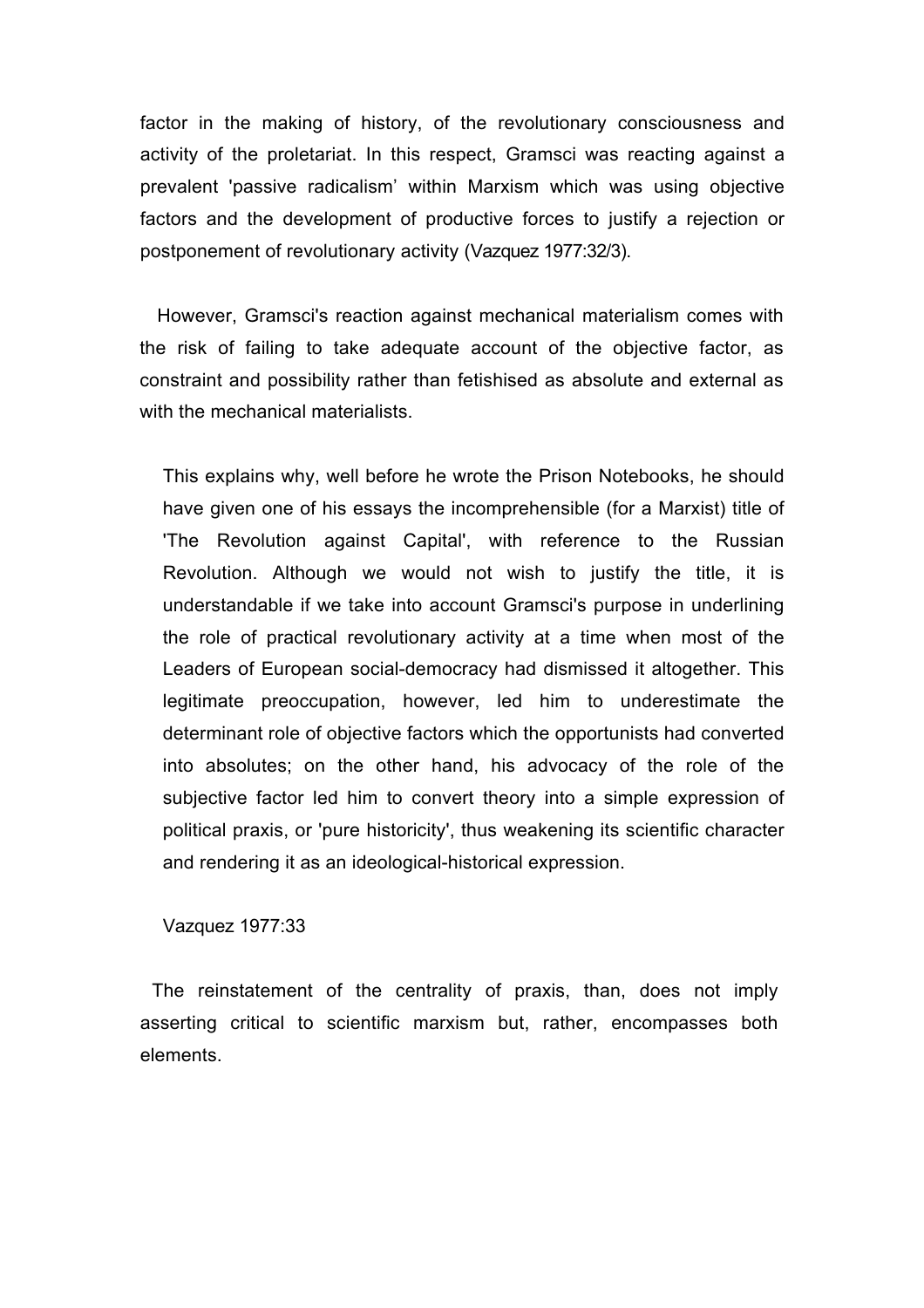One has to be careful about opposing scientific-rationalising marxism to emancipatory-critical marxism, eastern versus western, orthodox/positivist versus Hegelian. It would be difficult, for instance, to place Lenin and the Bolsheviks in these oppositions. Arguably, at the level of theory, Lenin never really broke with the evolutionary perspectives of the Second International and its productive forces determinism (Corrigan, Ramsay and Sayer 1978). But he did, discovering Hegel, begin to appreciate the fallacies of Second International objectivism. And perhaps the greatest achievement of the Bolsheviks lies in their recovery of the specifically revolutionary dimension of Marx's politics against the fetishism of the economic under the Second International. The significance of Bolshevism lies in the recovery of the political dimension of marxism's commitment to change the world. This went some way towards emancipating marxism from the economic determinism which became a fundamental part of orthodoxy in the late nineteenth century. One can quibble with how far Bolshevism really did manage to break with the economism of Second International productive forces determinism. Nevertheless, the political impact of tie Bolshevik Revolution was to overcome the fetishism of the economic that had passed, as marxism. Certainly this, at least, was a powerful stimulus to the recovery of the centrality of praxis, however it was understood, within twentieth century marxism (Jay 1984:83). Here it is intended to be a little clearer as to the importance of revolutionary-critical praxis in establishing Marx's project as emancipatory.

# **THEORY AND PRACTICE**

The importance of theory and practice within marxism is well known. What is often overlooked is the importance of the relation between theory and practice. Theory is not one thing and practice another in Marx's marxism; Marxism is not a theory to be applied in practice, a theory created by intellectuals and then put into practice by the workers movement or the socialist party. Rather, Marx's marxism affirms the unity as against the dualism of theory and practice. Marx's 'humanist standpoint' exhibits a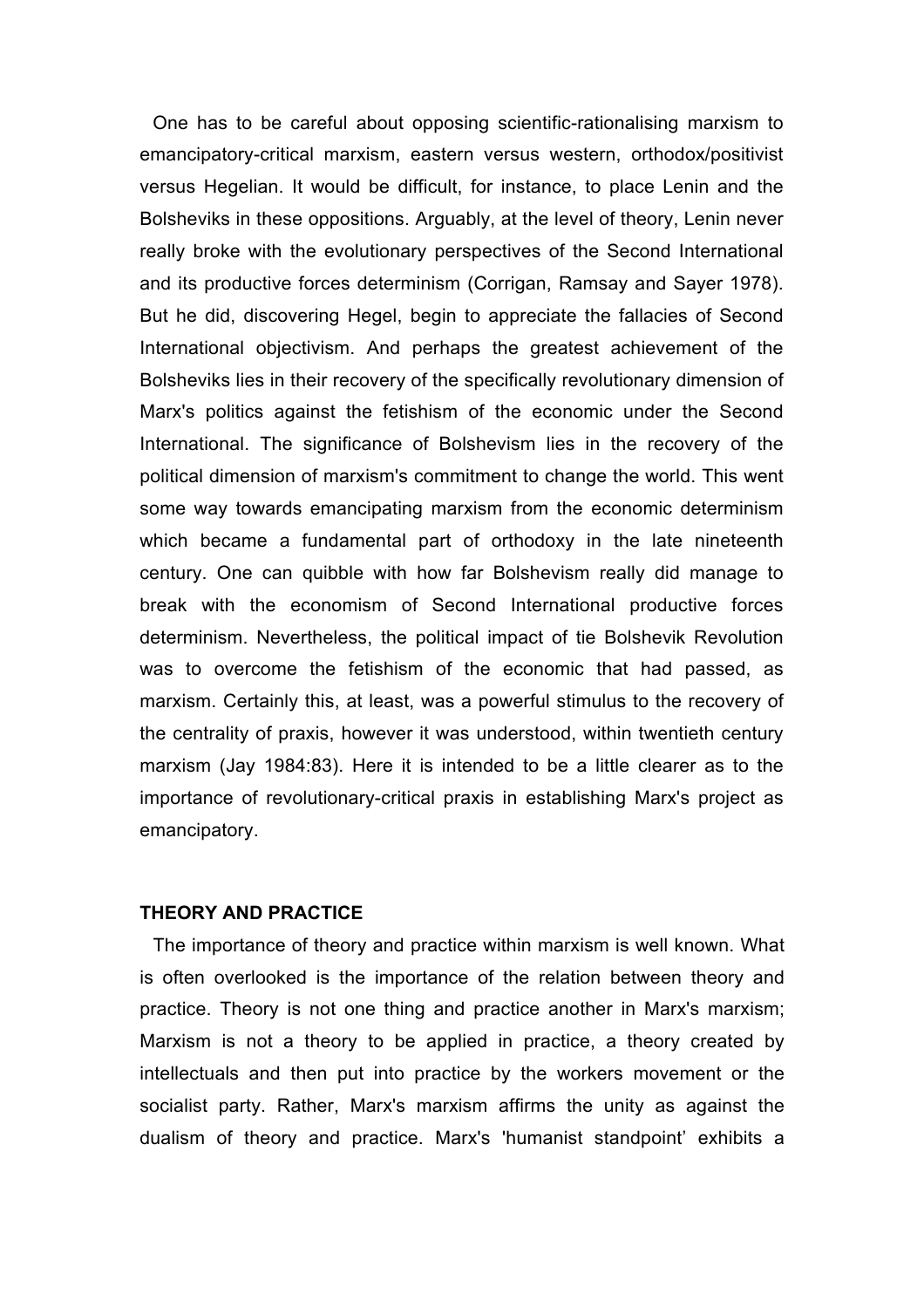dialectical relationship between theory and practice in what is a self-made, social world. Jakubowski thus argues in relation to consciousness and being.

The relation between consciousness and being can thus only be correctly understood if being is conceived of dynamically as process. It then loses its rigidly objective form ..When the great basic principle of the dialectic is applied, the world is not seen as a complex of achieved things but as a complex of processes. Social reality in its historical flux is shown to be human reality, i.e. the totality of human relations rather than a relation between things. Consciousness no longer stands outside being and is no longer separated from its object. It is a moving and moved part of the historical becoming, of reality. Consciousness is determined by the transformation of being; but, as the consciousness of acting men, it in turn transforms this being. Consciousness is no longer consciousness above an object, the duplicated 'reflection' of an individual object, but a constituent part of changing relations, which is what they are only in conjunction with the consciousness that corresponds to their material existence. Consciousness is the self-knowledge of reality, an expression and a part of the historical process of being, which knows itself at every stage of development.

Jakubowski 1990:60

Jakubowski spells out the implications as regards theory and practice, seeing 'consciousness as a factor in changing social reality' (Jakubowski 1990:61). Theory is reality's knowledge of itself. Whilst Hegel himself had appreciated this, for him 'reality' meant the Idea coming to know itself in the course of the historical process – the progress of reason to the consciousness of freedom. For Marx, however, reality is a self-made human reality, constituted practically and mentally; consciousness is a human consciousness. Therefore, the person who knows reality does not stand outside history like Hegel's 'Philosopher', but is an active factor in transforming social relations. In Marx's conception, theory no longer exists *post festum* as with Hegel but becomes a lever in the revolutionary process.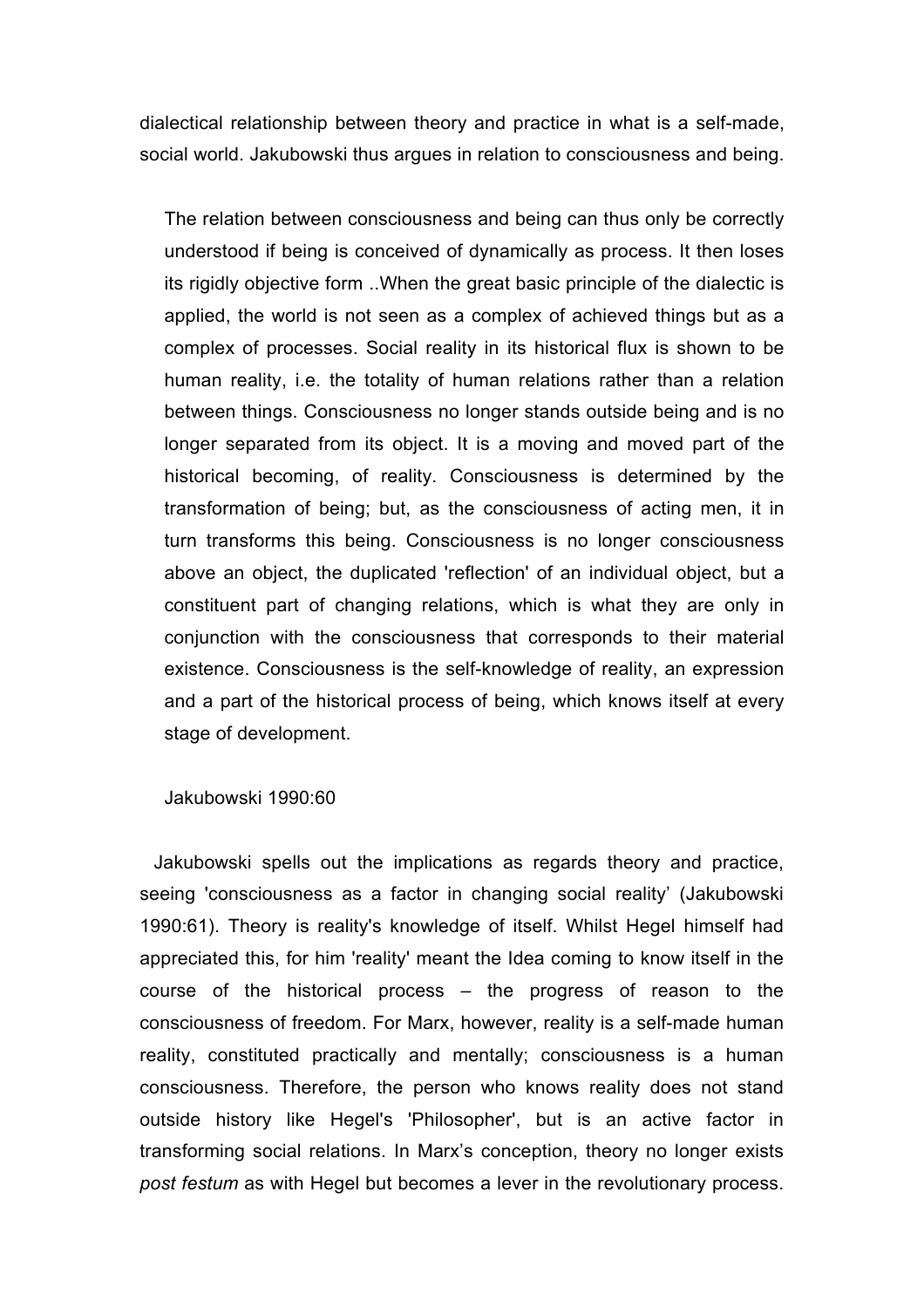Marx's active materialism is both the expression and the means of a theoretical critique, in its essence, a critical and revolutionary method.

Jakubowski underlines the central importance of critique to Marx's project.

Theory is therefore essentially critique. It is no accident that Marx called his major work a 'critique of political economy'. Marxism is a critique of bourgeois economy and ideology from the standpoint of the proletariat. It does not replace it with a new, proletarian 'theory' or any other kind of theory: it theoretically criticises those bourgeois institutions and ideas which the proletariat, attacks and criticises in practice, in the class struggle.

Jakubowski 1990:61

What had once been considered to be purely theoretical questions concerning the nature of the knowledge of an external world, questions which only the theorists were competent to answer, are resolved by Marx at the level of practice.

The unity of theory and practice clearly occurs in the union between socialism and the workers' movement; marxist socialism is the theoretical expression of the working class movement. The union of marxist theoretical critique with the practical-critical activity of the proletariat has a dual form (Jakubowski 1990:61/2). 'Theory becomes material power as soon as it seizes, the masses', Marx wrote in the *Critique of Hegel's 'Philosophy of Law'*. Marxist socialism is thus a theory which is distilled out of and incorporated back into the practical activity of the workers. There is an interactive process between theory and practice: 'Theory .. is no mere textbook guide to practice; it is the expression of practice' (Jakubowski 1990:62). Unity is achieved as an historical reality through the struggle of the human subject to see its humanity in the self-made social reality, to appreciate the world as objectified subjectivity (Holloway in Bonefeld et al 1995:172).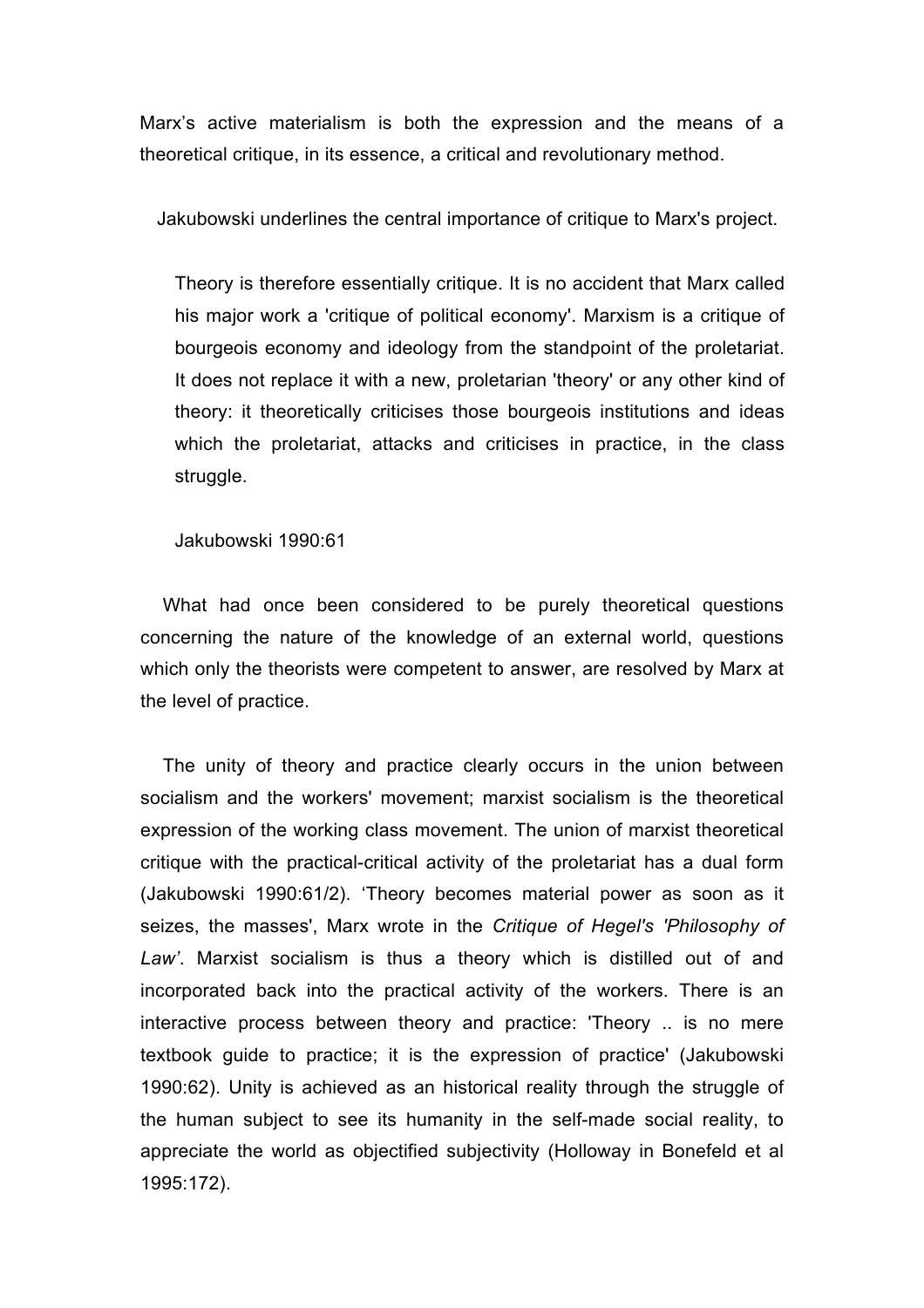This is the direction that Marx's thought had taken since making the breakthrough from philosophy and philosophising about the world to social reality and its transformation: 'All social life is essentially practical. All mysteries which lead theory to mysticism find their rational solution in human practice and in the comprehension of this practice' (Marx thesis VIII on Feuerbach in Marx 1975:423). The notion that theoretical problems might be resolved in and through praxis show how Marx had critically appropriated the achievement of German idealism in developing the active side of subjectivity (Perkins 1993:27/3), coming to place this on a materialist foundation which prioritised the creative activity of the human subject.

Lukacs emphasised this point:

But this unity is activity. Kant had attempted in the Critique of Practical Reason .. to show that the barriers that could not be overcome by theory (contemplation) were amenable to practical solutions. Fichte went beyond this and put the practical action and activity in the centre of his unifying philosophical system.

Lukacs 1971:123

But German idealist philosophy could go no further than this, could not get beyond the limitations of the bourgeois standpoint.

The view that things as they appear can be accounted for by 'natural laws' of society is, according to Marx, both the highpoint and the 'insuperable barrier' of bourgeois thought. The notion of the laws of society undergoes changes in the course of history and this is due to the fact that it originally represented the principle of the overthrow of (feudal) reality. Later on, while preserving the same structure, it became the principle for conserving (bourgeois) reality..

For the proletariat, however, this ability to go beyond the immediate in search of the 'remoter' factors means the transformation of the objective nature of the objects of action. At first sight it appears as if the more immediate objects are no less subject to this transformation than the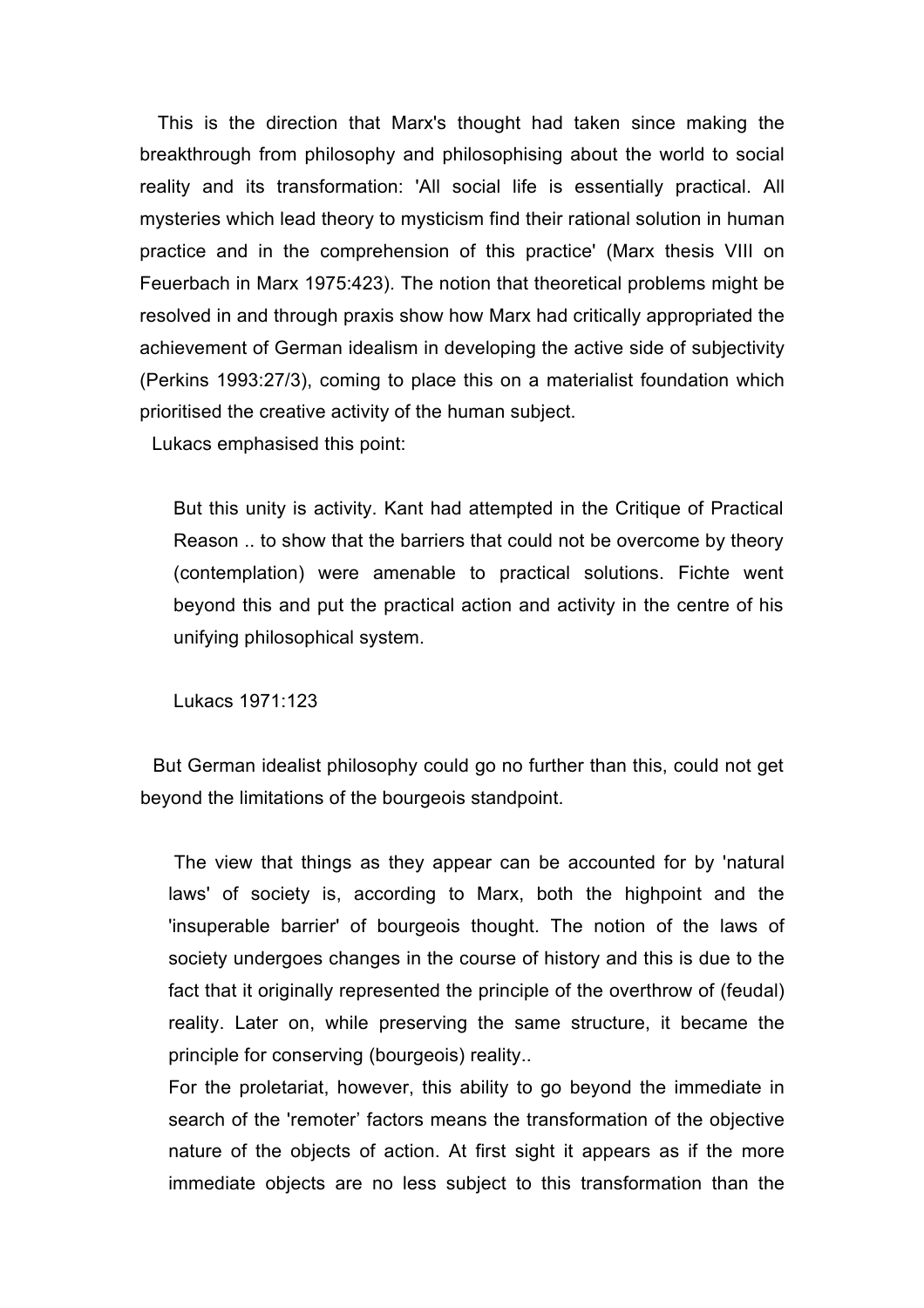remote ones. It soon becomes apparent, however, that in their case the transformation is even more visible and striking. For the change lies on the one hand in the practical interaction, of the awakening consciousness and the objects from which it is born and of which it is the consciousness. And, on the other hand, the change means that the objects that are viewed here as aspects of the development of society, i.e. of the dialectical totality become fluid: they become part of a process. And as the innermost kernel of this movement is praxis, its point of departure is of necessity that of action; it holds the immediate objects of action firmly and decisively in its grip so as to bring about their total, structural transformation and thus the movement of the whole gets under way.

Lukacs 1971:175

It was Marx who made the decisive step to social reality and its transformation by identifying the proletariat as the subject and agency of this praxis. It was at this point that classical philosophy turned back.

But, here, we find once again, quite concretely this time, the decisive problem of this line of thought: the problem of the subject of the action, the subject of the genesis. For the unity of subject and object, of thought and existence which the 'action' undertook to prove and to exhibit finds both its fulfilment and its substratum in the unity of the determinants of thought and of the history of the evolution of reality. But to comprehend this unity it is necessary both to discover the site from which to resolve all these problems and also to exhibit concretely the 'we' which is the subject of history, that 'we' whose action is in fact history.

However, at this point classical philosophy turned back and lost itself in the endless labyrinth of conceptual mythology... it was unable to discover this concrete subject of genesis, the methodologically indispensable subject-object.

Lukacs 1971:147/8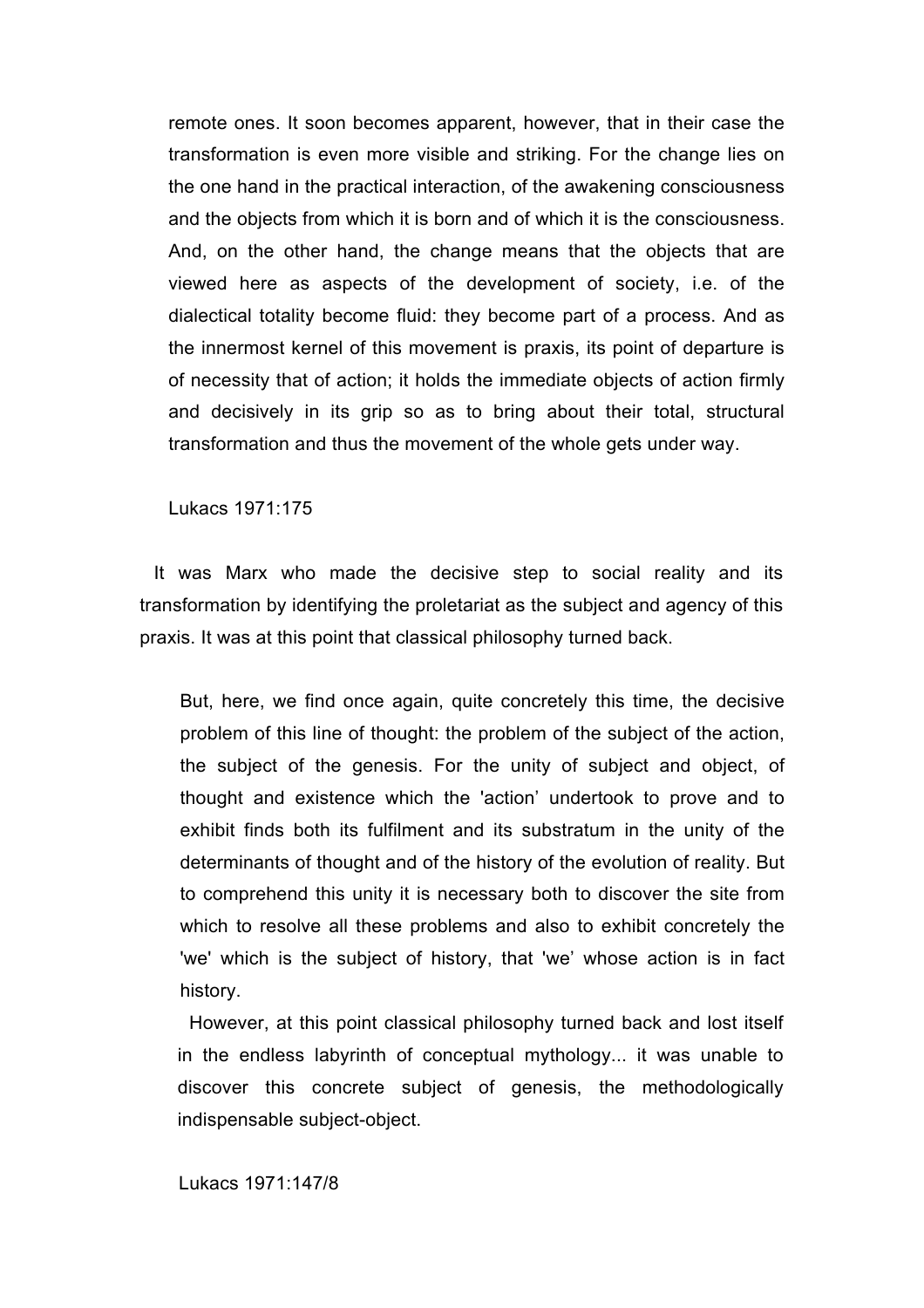Classical philosophy took the crucial turn towards history, towards human society as the sphere in which human practice assumes its true significance, only to turn back at the vital moment. As a result, it was unable to appreciate the concrete character of the specific form of human praxis which alone could resolve the problems presented to philosophy. For it is the proletariat which is the subject of this historical praxis. Classical philosophy could not go beyond its own bourgeois standpoint to embrace the standpoint of the proletariat.

In his early *Critique of Hegel's Philosophy of Right*, Marx gave a lapidary account of the special position of the proletariat in society and in history, and the standpoint from which it can function as the identical subject-object of the social and historical processes of evolution. When the proletariat proclaims the dissolution of the previous world-order it does no more than reveal the secret of its own existence, for it represents the effective dissolution of that world order. The selfunderstanding of the proletariat is therefore simultaneously the objective understanding of the nature of society. When the proletariat furthers its own class aims it simultaneously achieves the conscious realisation of the objective aims of society, aims which would inevitably remain abstract possibilities and objective frontiers but for this conscious intervention.

Lukacs 1971:149

A marxism based upon the conception of revolutionary-critical praxis is innovative, open and democratic in resolving problems at the level of practice. Such a marxism possesses an inherent capacity for renewal through its becoming a force within the emancipatory struggles and practices of human agents as they attempt to make the world something more amenable to human purposes. Marx's marxism is within these struggles and practices but is not reduced to them. Resolving issues at the level of practice nevertheless also means that this practice is mediated through the categories of a critical-emancipatory marxism.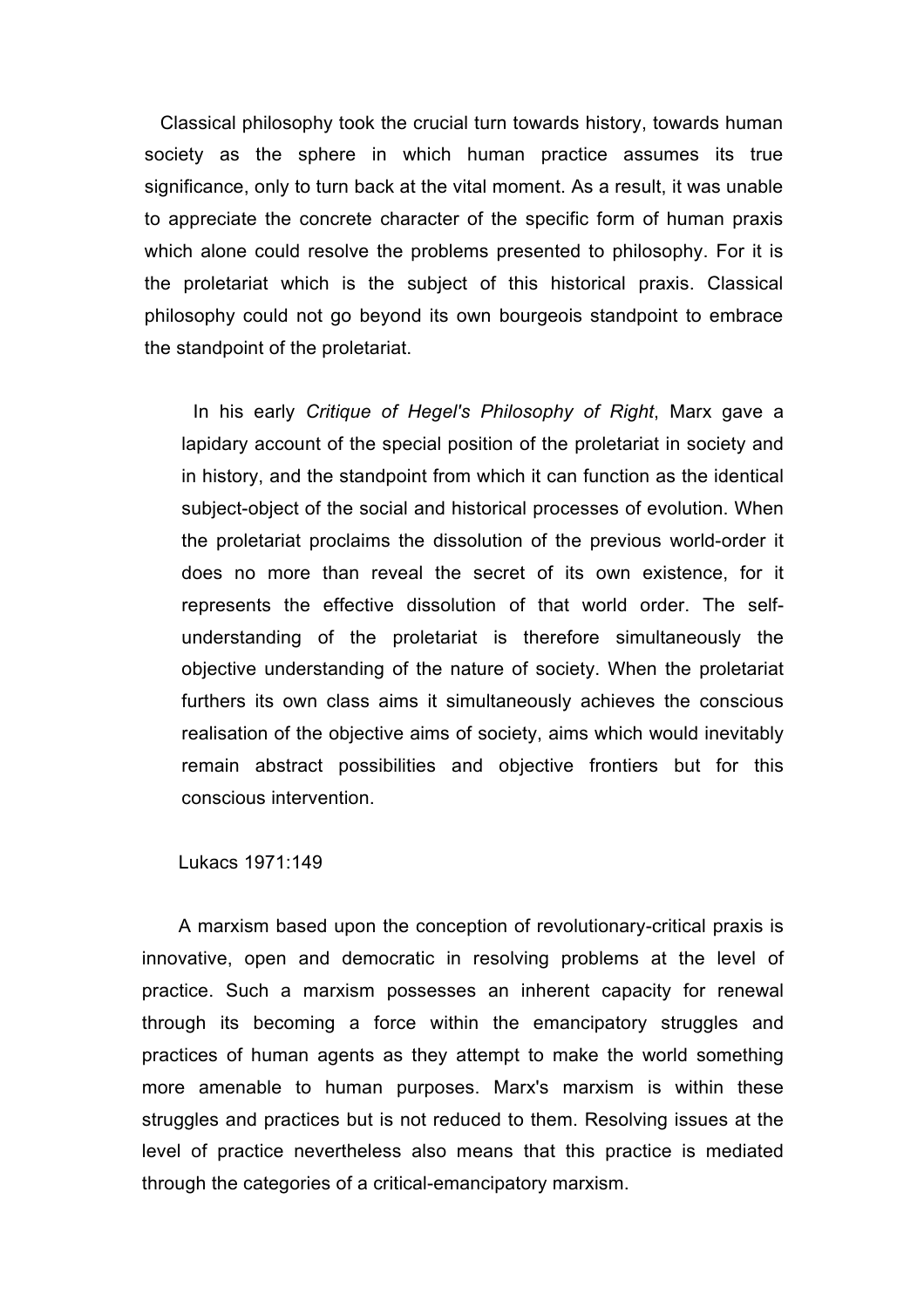#### **THE REVERSION TO THE CONTEMPLATIVE-PASSIVE APPROACH**

It is in this sense that the unity of theory and practice is affirmed. This view is quite distinct from that 'scientific socialism' which made social is a 'correct theory' to be developed by intellectuals who, alone, were capable of grasping the laws and processes of an objectively conceived world. Such a marxism – Second International, orthodox, dialectical materialist, Leninist, structuralist - has indeed upheld the notion that theory is indeed something independent of practice and, most importantly of all, independent of the transformative praxis of specific human agents.

Thus 'scientific socialism' returns to a position akin to Hegel's philosopher standing outside of the world and reflecting, externally, upon the world (Marx and Engels The Holy Family Collected Works vol 4 1975:85/6; Jakubowski 1990:18/21).

Contemplative philosophy, in its sociological, analytical and model building forms, one-sidedly conceives of humanity and human action as the product of objective forces. Marx, of course, recognised these objective forces when he affirmed that human beings made their own history, but not in circumstances of their own choosing. This begs the question of the nature of these circumstances in relation to social being and consciousness. Materialism before Marx, from Montesquieu to Feuerbach, acknowledged that human beings were the product of the natural and social environment. Marx transcended the Enlightenment materialism which made human beings the passive products of their circumstances by insisting that the distinctive feature of humanity is the capacity to transform itself through its active intervention in the natural and social world, changing the world and themselves in the process. For Marx, 'human consciousness develops through human activity in the world; it is a factor in changing social reality' (Marx *Grundrisse* 1973 109).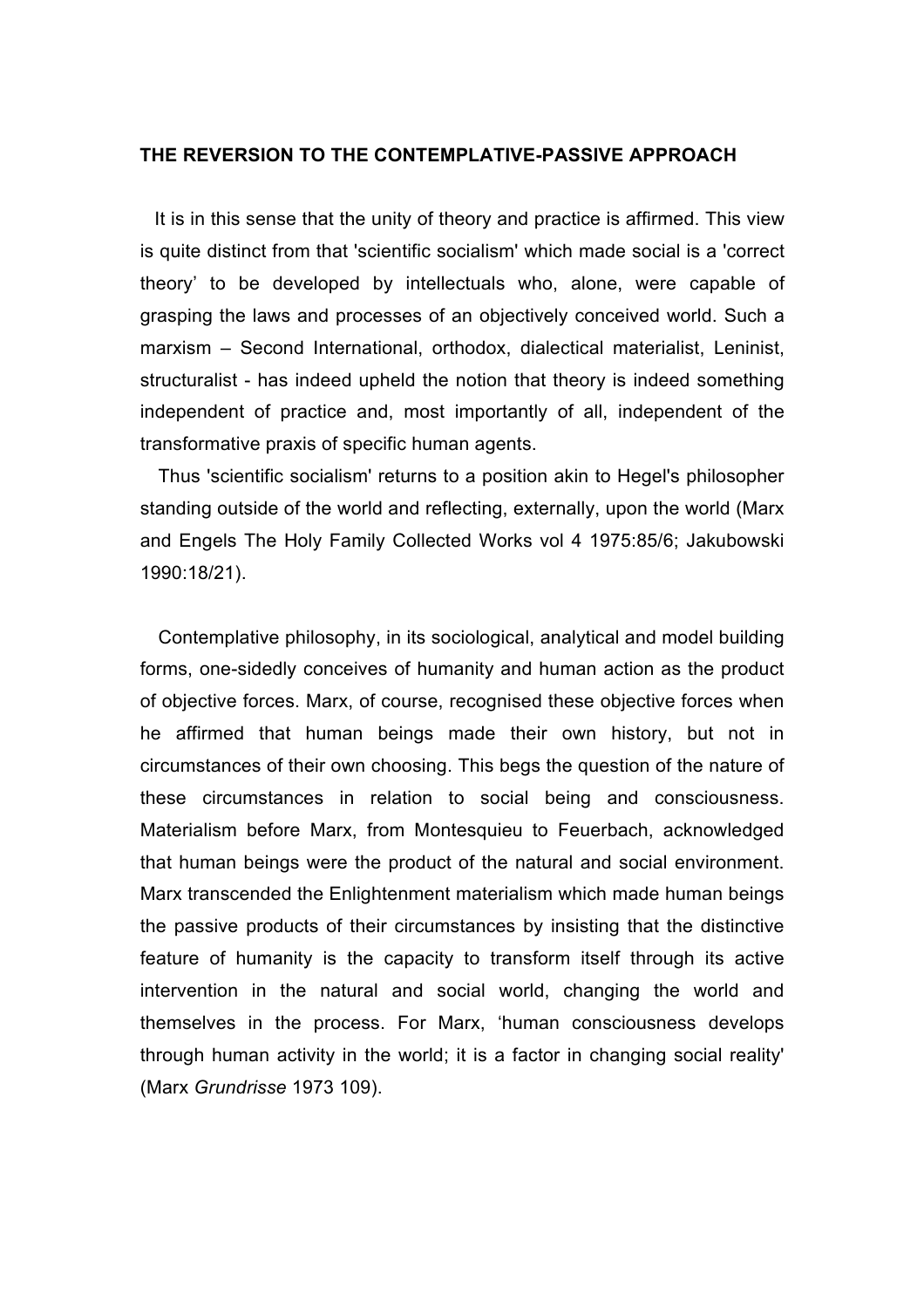The knowledge obtained by this passive-contemplative approach is obtained *post-festum* and, as such, presumes the givenness of the factual world. Such knowledge is retrospective and hence makes no pretence at changing the world. Such a perspective is impotent when faced with the alien character of social reality. It is restricted to interpreting this fetishised social world and hence, as theory, gives expression to this fetishism.

The relationship between theory and practice here can only be one that is dualistic and which reproduces the dualisms of the fetishised reality. Whatever forms they may take, objectivism and subjectivism are the dualistic, though inextricably connected, results of this approach to theory and practice. For it is the separation introduced between object and subject, the reopening of the gap between philosophy and the world, which invites the tendencies to objectivism and subjectivism. One thus reduces human agency to pure subjectivity, which is expressed as a voluntarism in politics, with the stress on consciousness and will, and a romantic attitude generally which fails to appreciate how human beings affirm themselves by objectifying their powers in the self-made social world.

It is not, then, a case of asserting the subject over the object but of affirming the unity between them so that human beings recognise themselves in the objective world. On the other side, objectivism results from the scientistic stress upon abstract laws, objective relations and processes, and underlying structures, insofar as they are considered in abstraction from the transformative praxis of human agency.

# **THE DIALECTICAL CONCEPTION**

The marxism based upon the conception of revolutionary-critical praxis consciously transcends this dualism and steers clear of the twin reefs of subjectivism and objectivism. This is achieved by a dynamic, dialectical conception in which theory is as practical as practice is theoretical. One may quote Adorno here: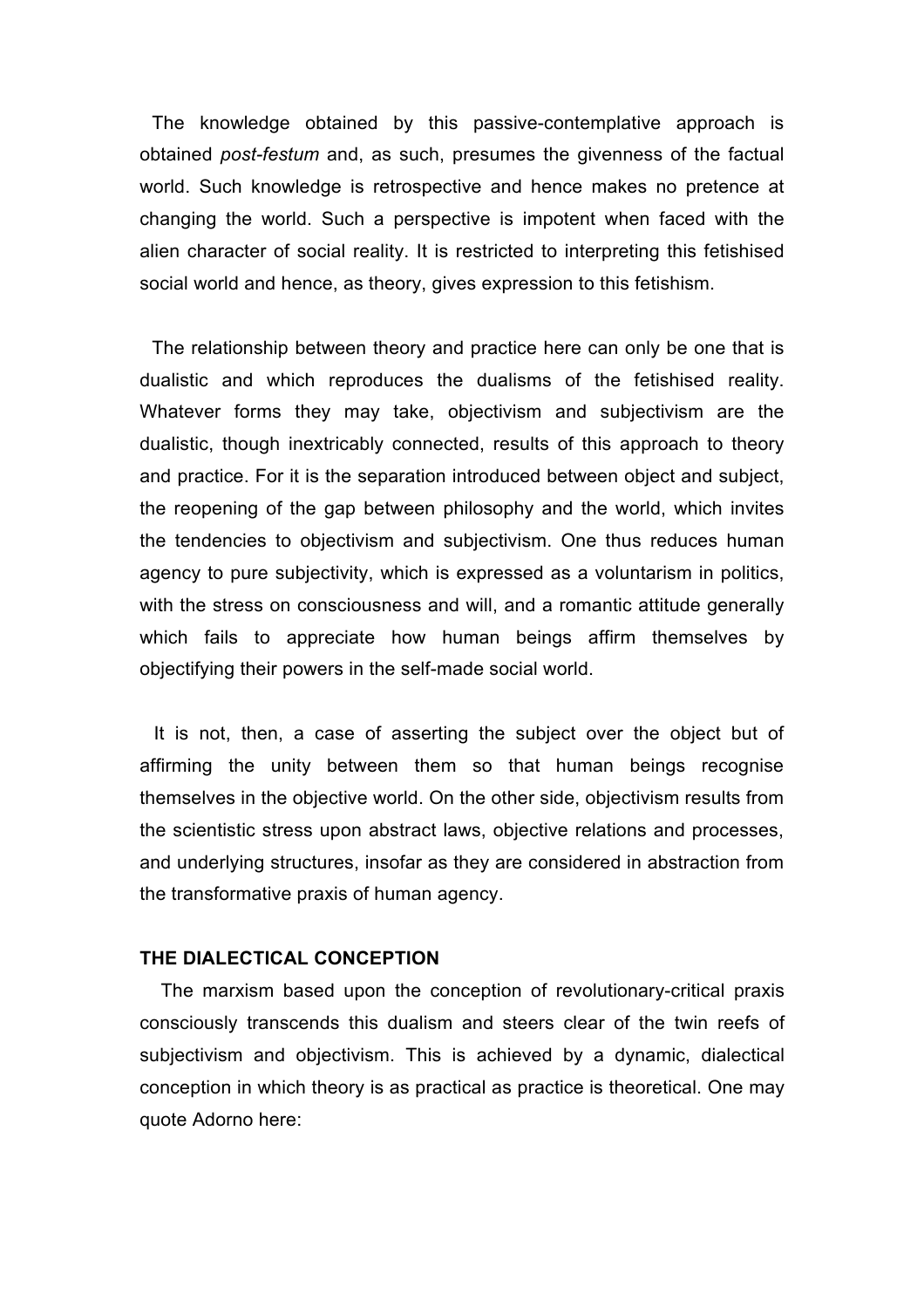If the theoretician and his specific object are seen as forming a dynamic unity with the oppressed class, so that the presentation of societal contradictions is not merely an expression of the concrete historical situation but also a force within it to stimulate change, then his real function emerges. The course of the conflict between the advanced sectors of the class and the individuals who speak out the truth concerning it, as well as the conflict between the most advanced sectors with their theoreticians and the rest of their class, is to be understood as a process of interactions in which awareness comes to flower along with its liberating but also its aggressive forces which incite while requiring discipline.

# Adorno *Critical Theory: Selected Essays* 1972:215

One affirms human agency as both transformative and knowledgeable at the same time. This may nod in the direction of Giddens' theory of structuration. It is nevertheless true that Giddens himself acknowledged Marx's praxis as a major influence in this theory. Keeping the argument within a more explicitly marxist framework, theory is considered to be both distilled from and constitutive of practice whilst practice is considered to occur only through reflective human agency. Theory is thus as much a material practice as practice is capable of generating theoretical insight (Bonefeld et al I992:xii/xiv).

What can be argued is that the relationship Marx postulated between theory and practice is one that establishes unity at the level of the practical transformation of the social world of human agents (Perkins 1993:26). Theory, in this sense, no longer possesses the task of deducing the truth into the world according to a priori principles of political and philosophical rationality. Marx initially held such a rationalist position when depicting philosophy as the head and the proletariat as the heart of the coming revolution. After 1848 and especially after his experiences of the struggles of the proletariat, Marx came to emphasise that such truth is generated out of the world and its practical transformation. The principles of the marxist political project, then, are not to be considered as a priori principles of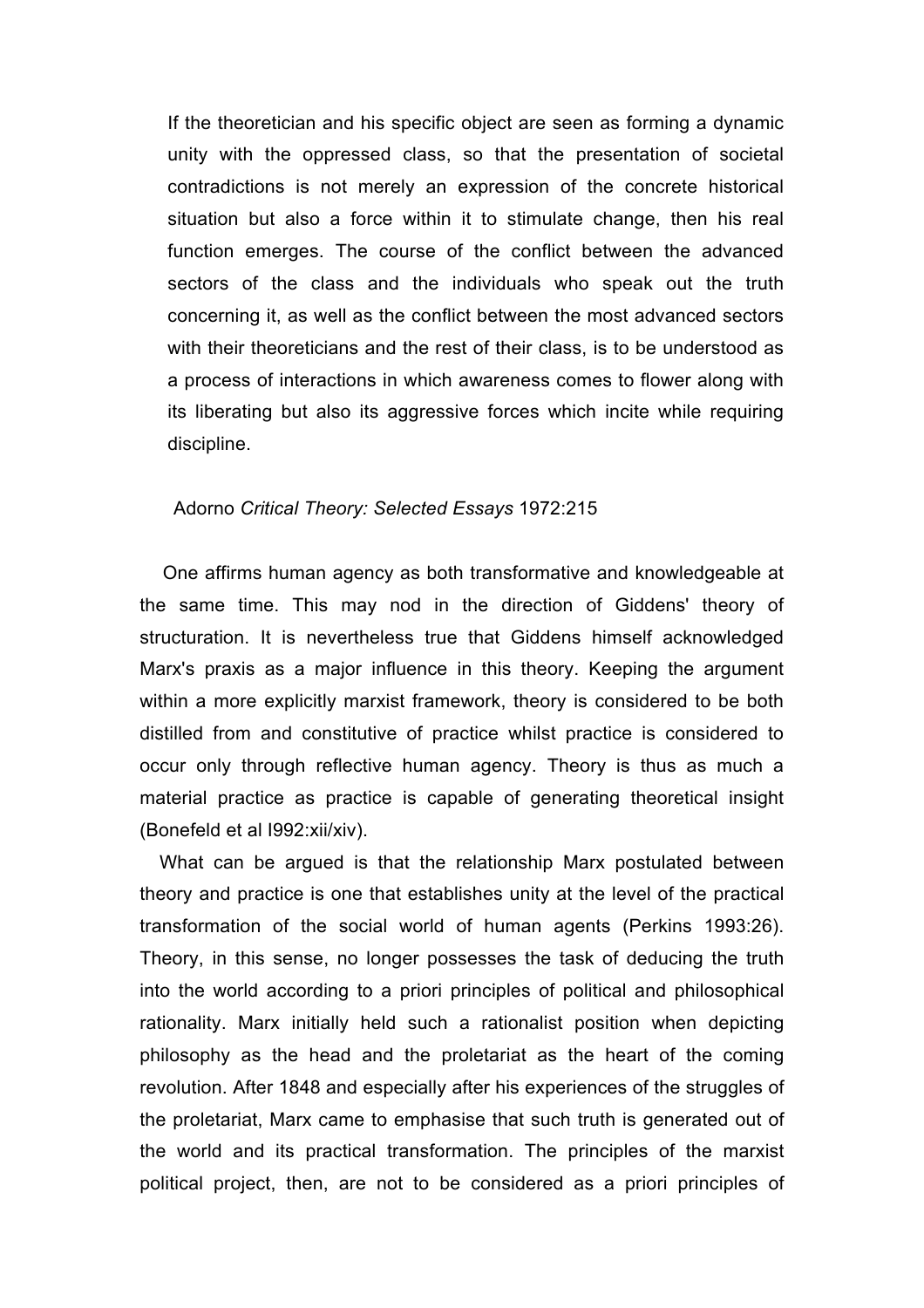political rationality established from a position outside of the world. Rather, these principles are to be considered as latent, immanent, in the world and implicit in the existing practices and struggles of human agents.

One needs to stress, therefore, Marx's breakthrough from philosophy to reality through the notion of revolutionary-critical praxis as the transformation of the social world.

It was the political reality of the Prussian State whose concrete actions were finally to reveal how inoperable and ultimately how inactive was this theoretical activity. The contrasts between the presumed omnipotence of this activity and its actual ineffectiveness, posed as a matter of urgency the transition from theoretical activity (which never transcended its theoretical status and this could never become a genuine praxis) to practical activity. And it is against the background of the problems that presented themselves to the Young Hegelians for solution that the evolution of Marx's thought must be understood. Marx resolved the contradiction and elaborated a philosophy of praxis which was no longer theoretical praxis, but a real activity designed to transform the world. What was required was not a theory whose praxis was limited to a critique of a reality which would then transform itself, nor a philosophy of action which would restrict itself to elaborating the objectives of practical action, philosophies like those of Cieszkowski and Hess, which were little more than a new form of Utopianism.

The transition to a genuine philosophy of praxis which transcended these false conceptions was, therefore, a result of the necessity of changing the world in practice. At the same time, the restricted and impotent character of the Young Hegelians' notion of theoretical practice was clearly established. A genuine philosophy of praxis could only be developed on the basis of an intimate conjugation of theoretical and practical factors. The theoretical factors stemmed from the fact that such a philosophy had as its starting point German Idealism itself; although it had emerged from a radical break with speculative philosophy, it still had inherited its very basis from that philosophy which, albeit, in idealist form,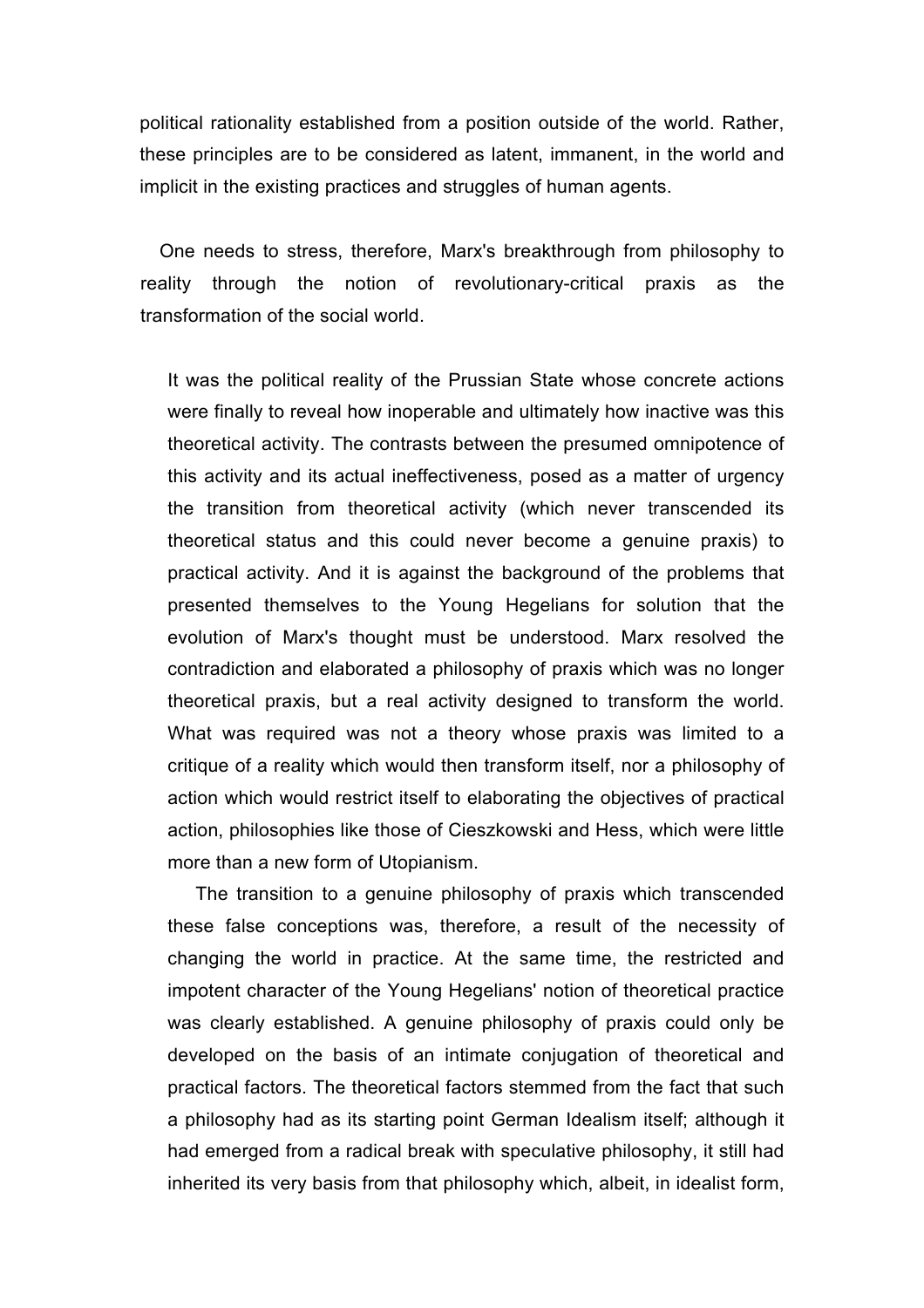had given to man the consciousness of his creative power to change the world. The practical factors, on the other hand, stemmed from the productive and socio-political human activity which put to the test the value and application of the theory itself. In this respect, Marx's elaboration of the category of praxis, which began with the Theses on Feuerbach and which was to become the central category of his philosophy, is at once a theoretical and a-practical process.

Vazquez 1977:95

In converting philosophical problems into social problems and hence resolving contradictions at the level of practice, Marx had subverted the status of philosophy and the role of the philosophers in favour of the working class, the social agency capable of engaging in the practical transformation of social reality.

# **THE THEORETICAL CONSCIOUSNESS**

This position leads to some interesting debates within the marxist tradition concerning the formulation of certain questions. Perhaps most interesting of all pertains to consciousness, being and where, if anywhere, theory fits in.

Take this passage from Henri Lefebvre:

People today are no longer ignorant of the society in which they live. They have an awareness of many of its detours and tricks, even when they do not see the exact mechanisms of exploitation, and the means of power. They have known for a long time that it is a case of them and us, and that 'them' are getting fatter all the time. This experience does not amount to a (theoretical) consciousness of surplus value. Yet little by little consciousness penetrates. The initial spontaneity will slacken off, but only because it is already assimilating the 'lived' proof of exploitation and political power. This does not mean that thee concept as such has become useless. It simply means that the concept is no longer introduced into the 'lived' from the outside, as Lenin stipulated in a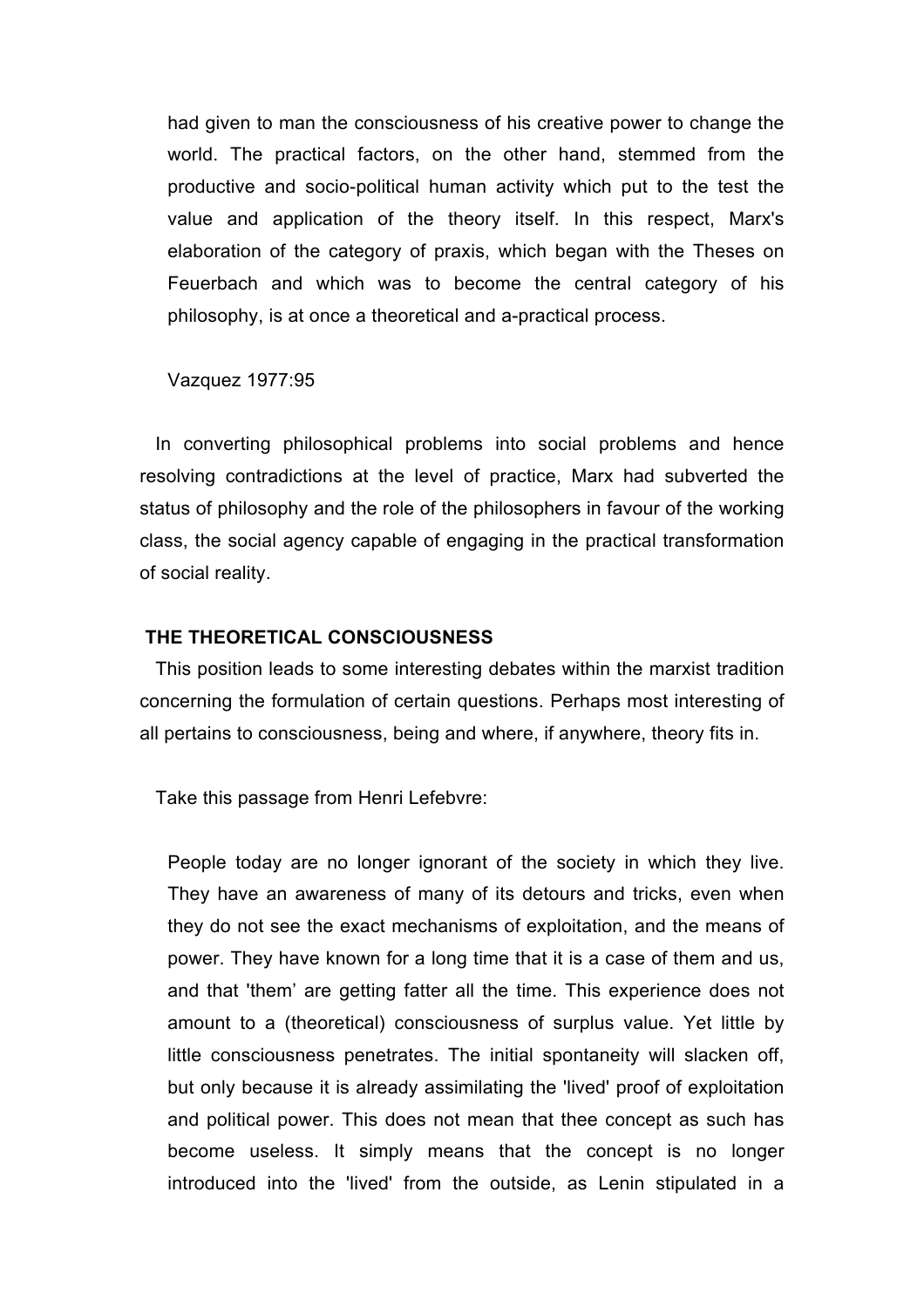somewhat well worn formula which has justified the worst kinds of extortion in the name of the political party.. The theoretical concept currently encounters an uncertain consciousness which both leaps ahead of and lags behind a situation which is itself uncertain.

## Lefebvre 1976:20

Lefebvre thus writes of human beings as knowledgeable agents capable of becoming conscious through their practical expediencies. And he is no doubt faithful to Marx in arguing that the concept is not to be introduced into the 'lived' world from the outside, as in the rationalist model, but that the lived proof of exploitation and power, capital and the state, inform the consciousness. Yet Lefebvre distinguishes this from the notion of a theoretical consciousness. There is room for ambiguity here. Is Marx arguing that human beings, through their lived experience, gradually obtain the level of (theoretical) consciousness contained in the concept, in Marx's theoretical apparatus in *Capital* for instance? Or is he arguing that this, as a 'scientific' appreciation of the world, remains distinct from the practical consciousness of human beings?

Lenin's argument was that there could not have been Social Democratic consciousness among the workers. It would have to be brought to them from without. 'The history of all countries shows that the working class, exclusively by its own effort, is able to develop only trade union consciousness ... The theory of socialism, however, grew out of the philosophic, historical and economic theories elaborated by educated representatives of the propertied classes, by intellectuals' (31/2). All of which amounts to a fairly forthright assertion of the superiority of the theoretical consciousness elaborated by the intellectuals over the practical consciousness developed by the proletariat. For Lenin 'there can be no talk of an independent ideology formulated by the working masses themselves in the process of their movement' (1937:39). Workers may have a part in creating this ideology but only as socialist theoreticians, not as workers (1987:39/40).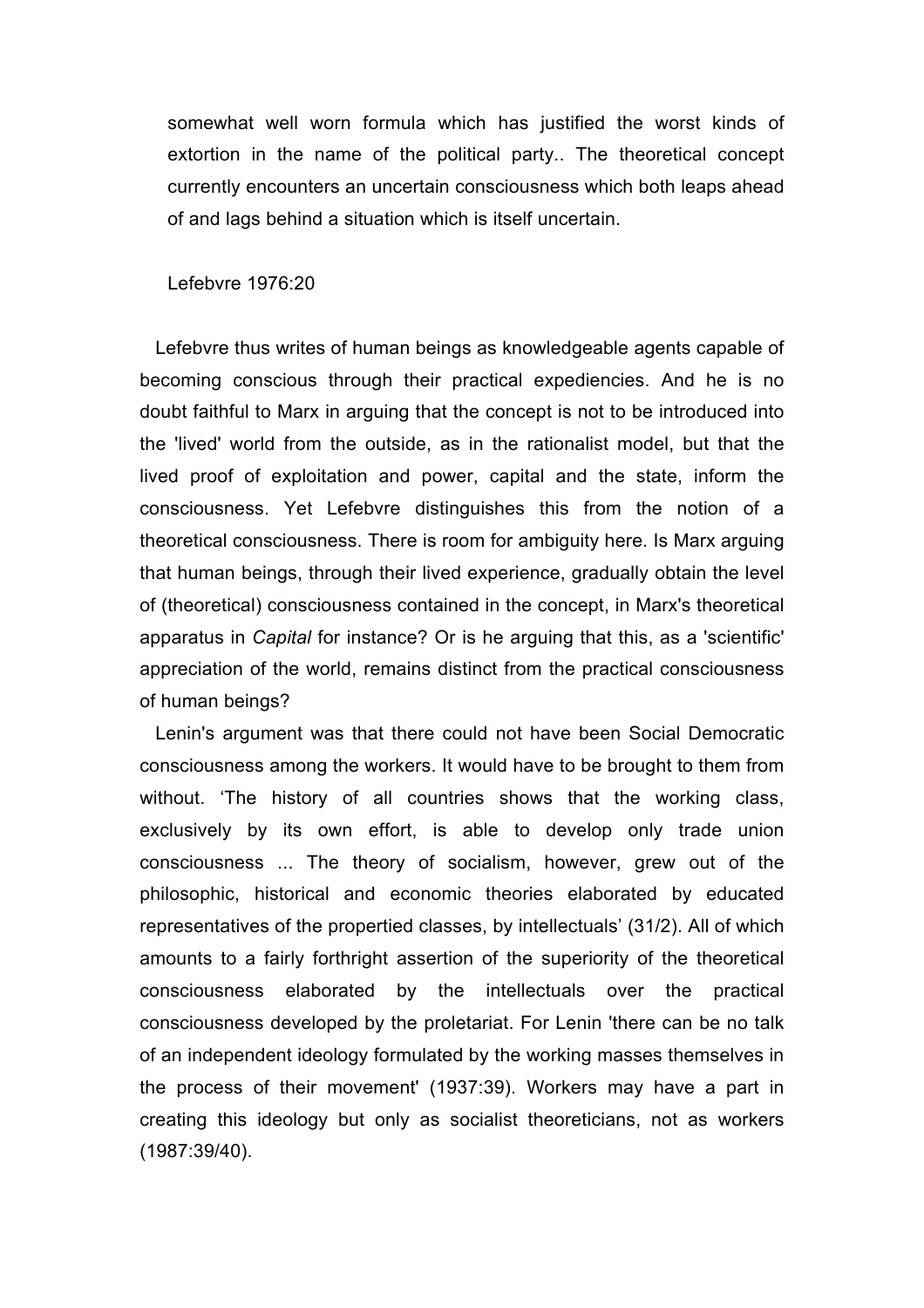The Social Democratic consciousness to which Lenin refers, then, is clearly the theoretical consciousness of Lefebvre's argument. If it may be accepted that the proletariat will not spontaneously begin to speak the language of necessary and surplus value and will not necessarily identify the mechanisms of valorisation and accumulation that govern the capital system, it may nevertheless be considered quite consistent with Marx's argument to uphold that the proletariat is indeed capable of rationalising the lived proof of exploitation and power, capital and the state to achieve a practical consciousness that is both socialist and class based. This would appear to be Lefebvre's point and is certainly Marx's point in having abandoned the rationalist model that introduces truth into the world from outside of the world. The Lenin-Kautsky model, however, separates theory and practice, turns socialism into scientific theory which intellectuals alone can develop, and makes the practical consciousness of the proletariat a mere trade union consciousness characterised as 'ideological enslavement of the workers by the bourgeoisie' (1987:40).

What is especially interesting is to consider the political implications of repudiating the Lenin—Kautsky thesis and recovering Marx's original conception of praxis. For if the theorising of the epistemological and material incapacity of the proletariat was institutionalised in the traditional political party, reformist and revolutionary, then the recovery of the sense of the proletariat as transformative and knowledgeable agents and the resolution of the relation between theory and practice lies in their being unified in the struggles and practices of the social world. With this unification, socialism as theory and practice can no longer be equated with the theoretico-elitist model of 'the party'. The socialist consciousness is then the class consciousness of the proletariat as its experience of the lived world educates it as to the realities of this world.

The conception of revolutionary-critical praxis, then, is to be presented as the democratisation of knowledge, politics and power as human agency comes to appreciate, consciously and practically, the social world, as its own creation. One of the most persistent themes uniting Marx's work is the attempt to unite the spheres of revolutionary intellectual activity and continuing political and social struggles. Thus Marx's marxism, in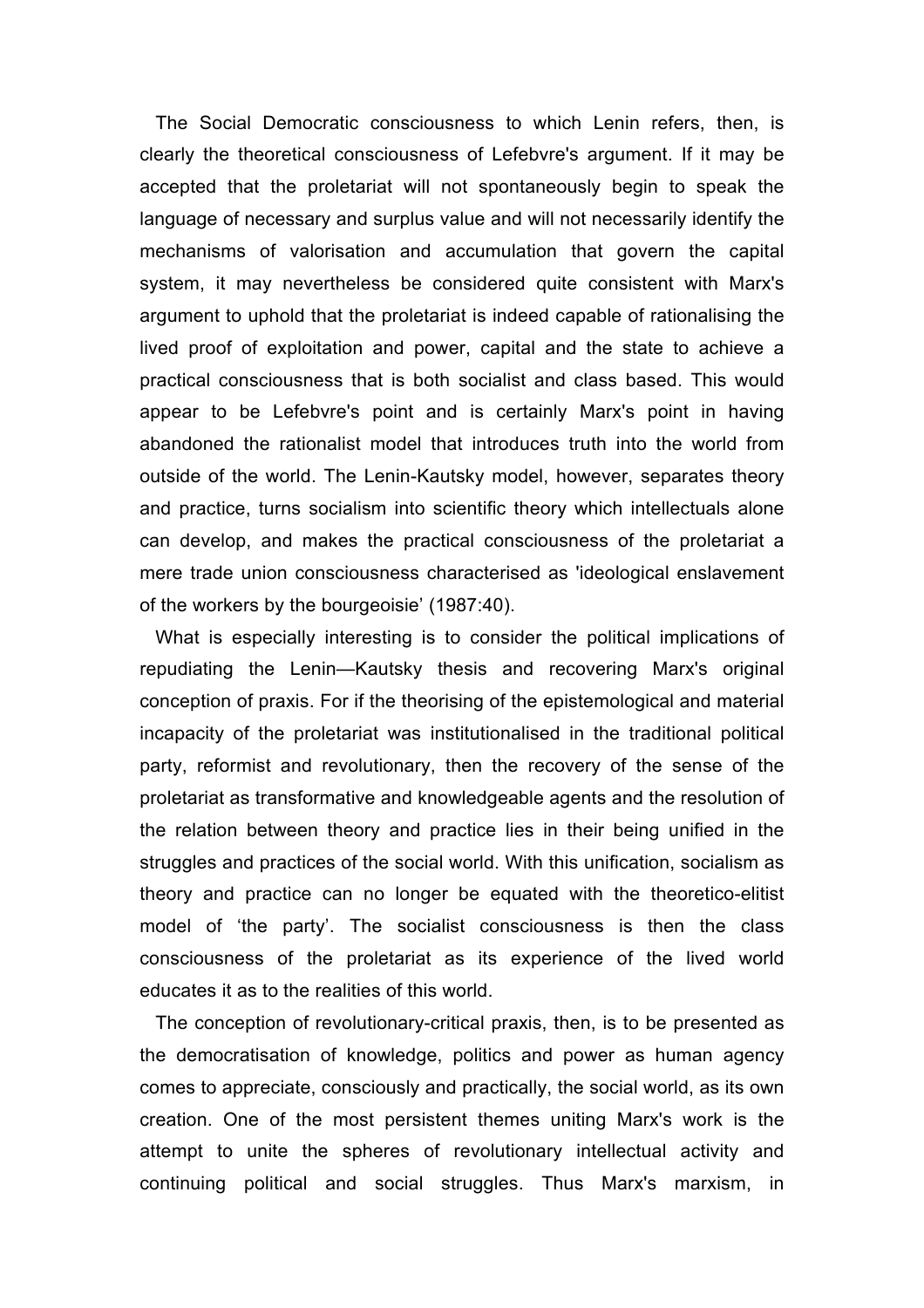overcoming the separation of philosophy from the object of knowledge, praxis represents the dissolution of the theoretical function through its democratisation, restoring the connection of human agency with the selfmade social world.

In the Lenin-Kautsky thesis, 'orthodoxy', was quite explicit in divorcing socialism as scientific theory from the proletariat and its practical existence, introducing it into the proletariat 'from the outside' through the vehicle of the political party. Such a conception clearly invites political alienation, with the political party as a form of organisation possessing an independent existence raised above the class subject.

For Marx, praxis, as the uniting of theory and practice, the philosophical idea and the real world, subject and object, is no mere methodological principle sustaining an activist conception of knowledge. More than this it is the driving force of his emancipatory commitment to a defetishised social world that has been recovered by human beings and restored to their common conscious control.

#### **THE TWO MARXISMS**

Historically, there have been two versions of marxism, a split which has stemmed from the inability to sustain a genuine unity of theory and practice. To understand Marxism, therefore, there is a need to understand the nature and role of the concept of praxis. Marxism is not just another philosophy or theory, one more interpretation of the world alongside the others. Marxism is not an inverted idealism which sets materialism upright, preserving the concept of dialectic whilst divesting it of the mystifications it had carried in idealism. Instead, Marxism is a 'philosophy of praxis' which affirms the transformation of the social world as a self-transformation on the parts of creative human agents. This conception affirms the true practical, objective activity of humanity as concrete, socio-historical beings could come to occupy a central place.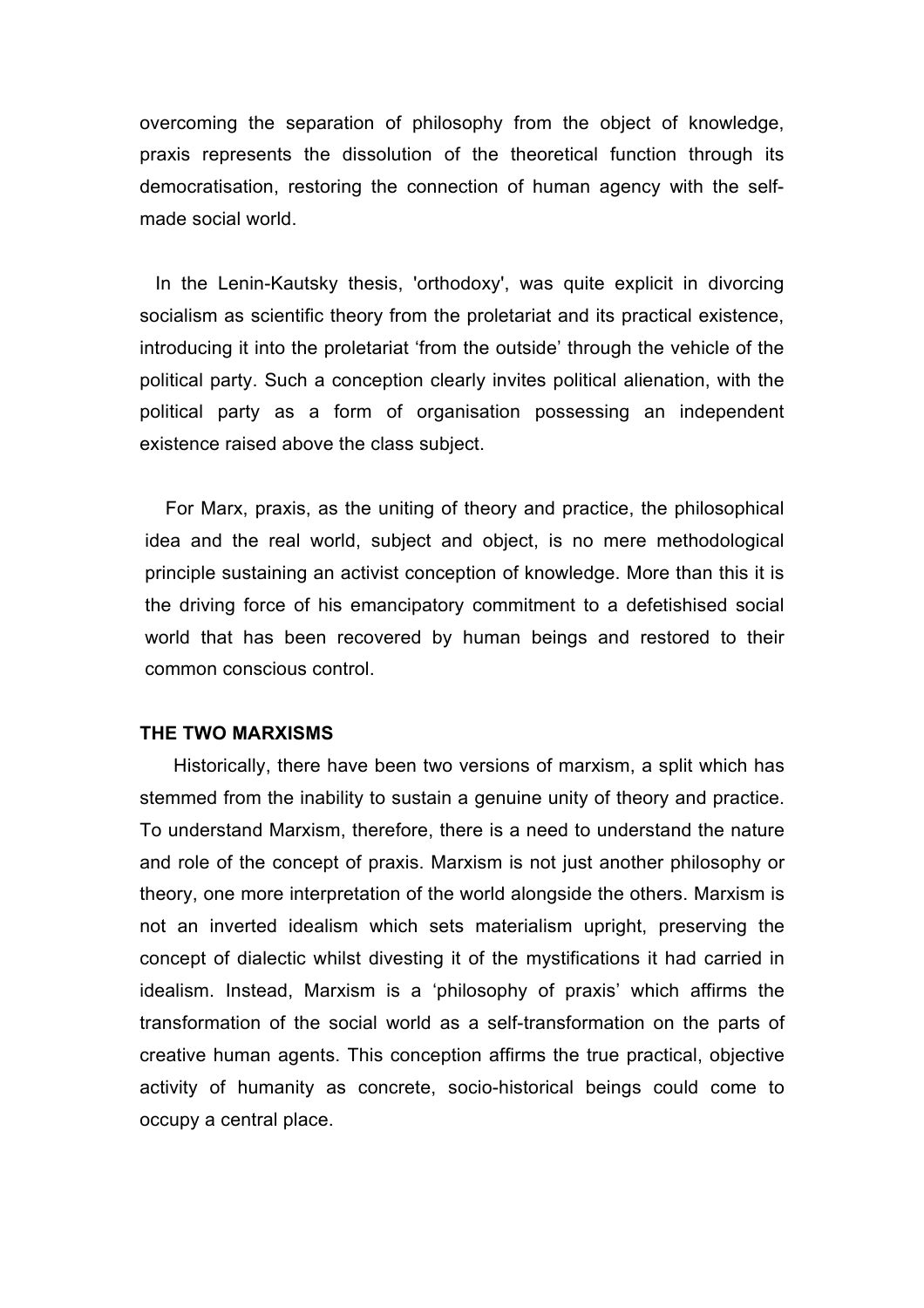Marx's 'philosophy of praxis' is not a materialist interpretation of world in opposition to an idealist interpretation. This view amounts to a reversion to a pre-marxist position, the view that Marx criticised in the Eleventh Thesis on Feuerbach: 'The philosophers have interpreted the world in various ways'. This is a conception of an active materialism which represents a movement from philosophy as interpretation to philosophy as the transformation of the social world, which justifies the second half of the Eleventh Thesis ('the point is to change it") (Vazquez 1977:31).

Gouldner believes that Marx upheld two conceptions of praxis, the one pertaining to alienation and the 'laws of motion' of the capitalist economy, the latter to human emancipation.

Marx had two tacitly different conceptions of praxis.. Praxis (1) is the unreflective labor on which capitalist rests, the wage labor imposed by necessity which operates within its confining property institutions and its stunting divisions of labor. While this labor inflicts an alienation upon workers, it also constitutes the foundation of that society, reproducing the very limits crippling workers. Mere workers are constrained to contribute to the very system that alienates them. This conception of praxis is congenial to Scientific Marxism. In the second, more heroic concept of practice. Praxis (2), more congenial to Critical Marxism emphasis is on a practice that is more freely chosen, most especially on political struggle. If Praxis (1) is the constrained labor that reproduces the status quo, Praxis (2) is the free labor-contributing toward emancipation from it.

 In undertaking the first form of labor or practice, persons submit to necessity; in the second, however, they undertake a deliberate and Promethean struggle against it.

In one part, then, Marxism is a philosophy of praxis; in another it is a 'science' i.e. the political economy of the laws of capitalism. Marxism is thus a tensionful conjunction of science and politics, of theory and practice.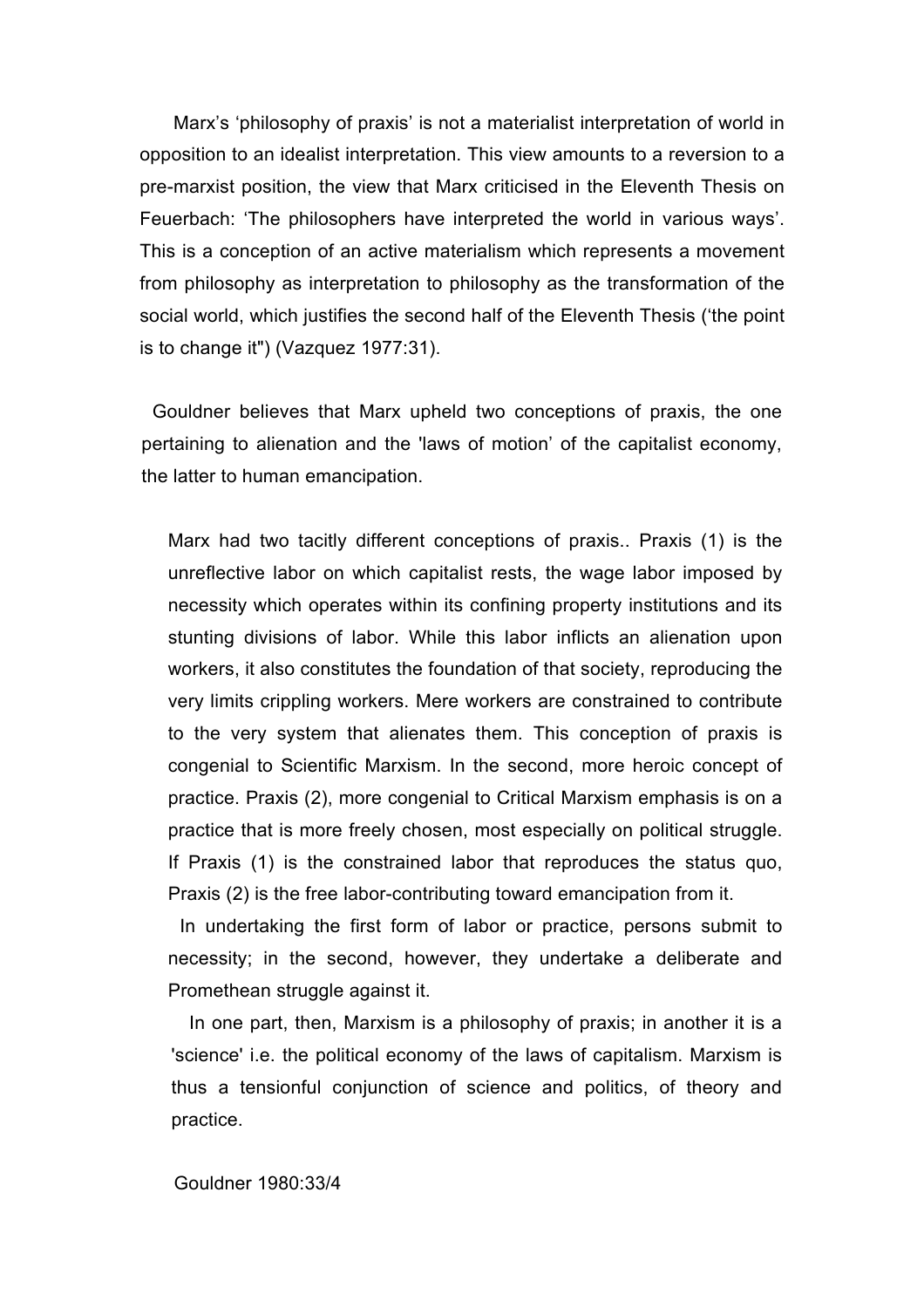Marx claimed to offer a scientific conception of socialism, as distinct from utopian and moral and political conceptions. But did Marx really offer a political economy theorising the laws of motion of the capitalist economy? One insists, again, upon the *critique* of political economy, the *critique* of capitalism as a fetishistic system of production resting upon alienated labour. In which case, the challenge facing an emancipatory marxist politics is to oppose Praxis (2) to Praxis (1) so that conscious emancipatory activity on the part of the human subject comes to subvert and transform the rationalised, alienative. relations produced and reproduced by Praxis (1).

# **THE OPPOSITION OF THE LIFE WORLD TO THE ALIEN WORLD**

Marx's marxism was inherently democratic in embracing an activist conception of philosophy as regards materialism and knowledge and of politics in terms of the suffrage and sovereignty. Just as Marx refused to equate knowledge with the passive-contemplative approach of the intellectuals interpreting a given factual world from a position abstracted from that world, so he refused to equate politics with the prevailing institutions and processes of the state. In both philosophy and politics Marx asserted the power of the demos against the institutionalised power of the alienated world. Stauth and Turner have theorised such a project from a Nietzschean perspective.

Sociology is literally, the study or knowledge of friendship and consequently the study of exchange within the life-world is fundamental to the whole sociological project. This reciprocal reality leads us into a consideration of the fundamental importance of fellowship, sympathy and empathy as basic social attitudes. We treat the larger institutional reality of society as parasitic upon this dense world of exchange.

Stauth and Turner 1988:13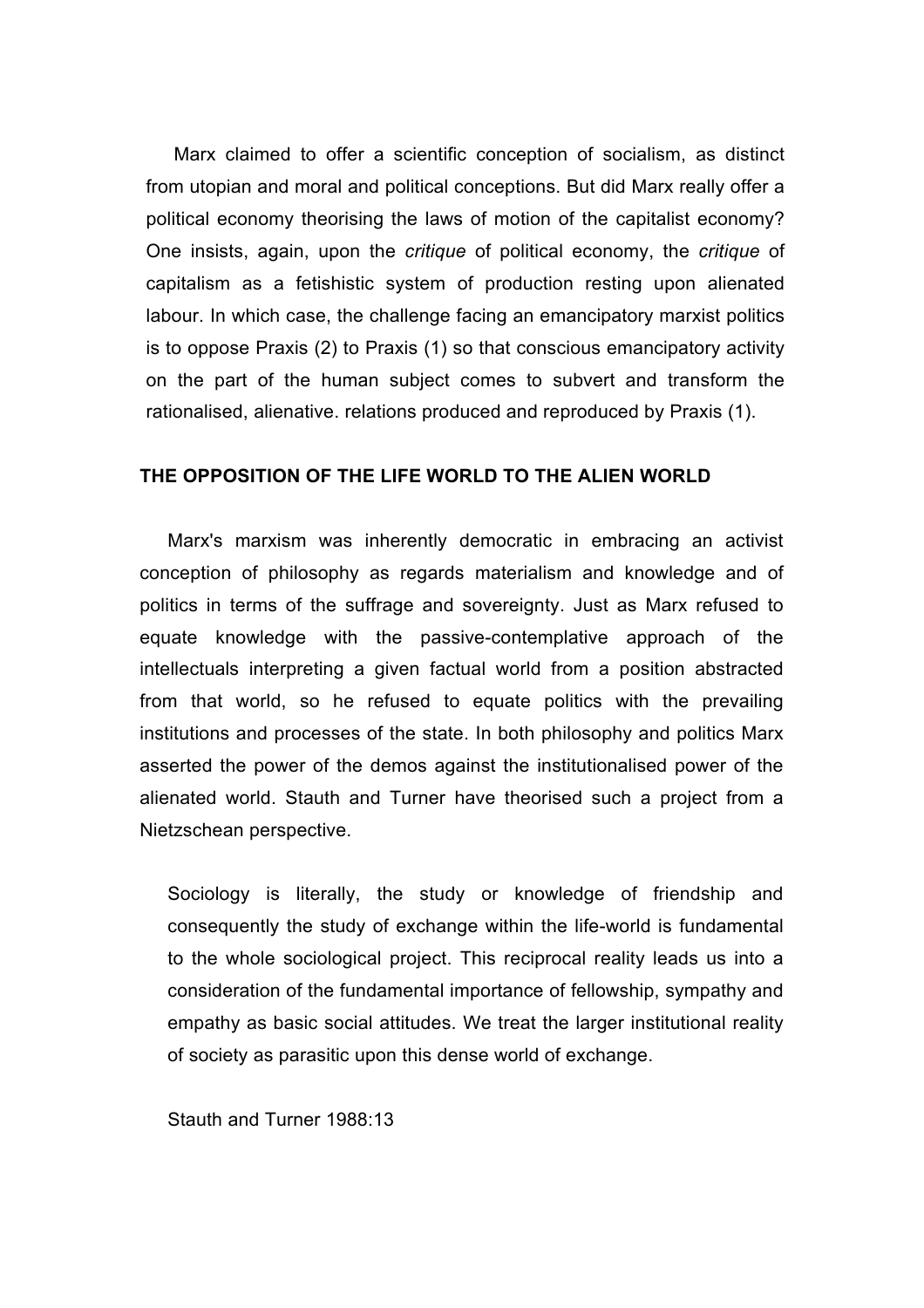The final level of the social world is the reality of regulating institutions which attempt to organise the inter-subjective world and the world of social embodiment. To treat these institutions as social bodies which, through an intellectual stratum the professional men of learning and taste seek legitimation over the world of communal reciprocity and individual embodiment ...This 'higher' social world can be conceptualised as a form of institutionalised resentment which, requires intellectuals, professional men and priest to smooth put its operation; they exist to render the world, either acceptable or efficient. This culture of resentment stands in opposition to the human world of sensualism, practice and feeling.

## Stauth and Turner 1988:14

With one or two qualifications, this could stand as definitive of Marx's emancipatory project, opposing the life world of communal reciprocity to the alienated-institutionalised world staffed by intellectuals, professionals, 'priests' of all kinds claiming esoteric knowledge and monopolising power usurped from the social body. This is Marx's project of human emancipation as defined in *On the Jewish Question*.

# **DEMOCRATISATION OF POLITICS, PHILOSOPHY AND POWER**

Marx's definition of the state as alienated social power opposing the social body as force is paralleled by his definition of capital as the alienated social power created by, but coming to dominate, labour. Marx thus departed from the elitism and authoritarianism associated with philosophical materialism and with the 'Jacobin' tradition of radical politics. If one had to choose a term by which to characterise Marx's emancipatory project then 'democratisation' perhaps is the most appropriate. The realisation/abolition of philosophy through its incorporation in revolutionary-critical praxis may thus be considered as the democratisation of theory in that it treats human agency as both transformative and knowledgeable. When Marx writes, in criticism of Hegel, that 'the state is an abstraction. Only the people is a concrete reality' (Marx CHDS 1975:85), he is making the point that in the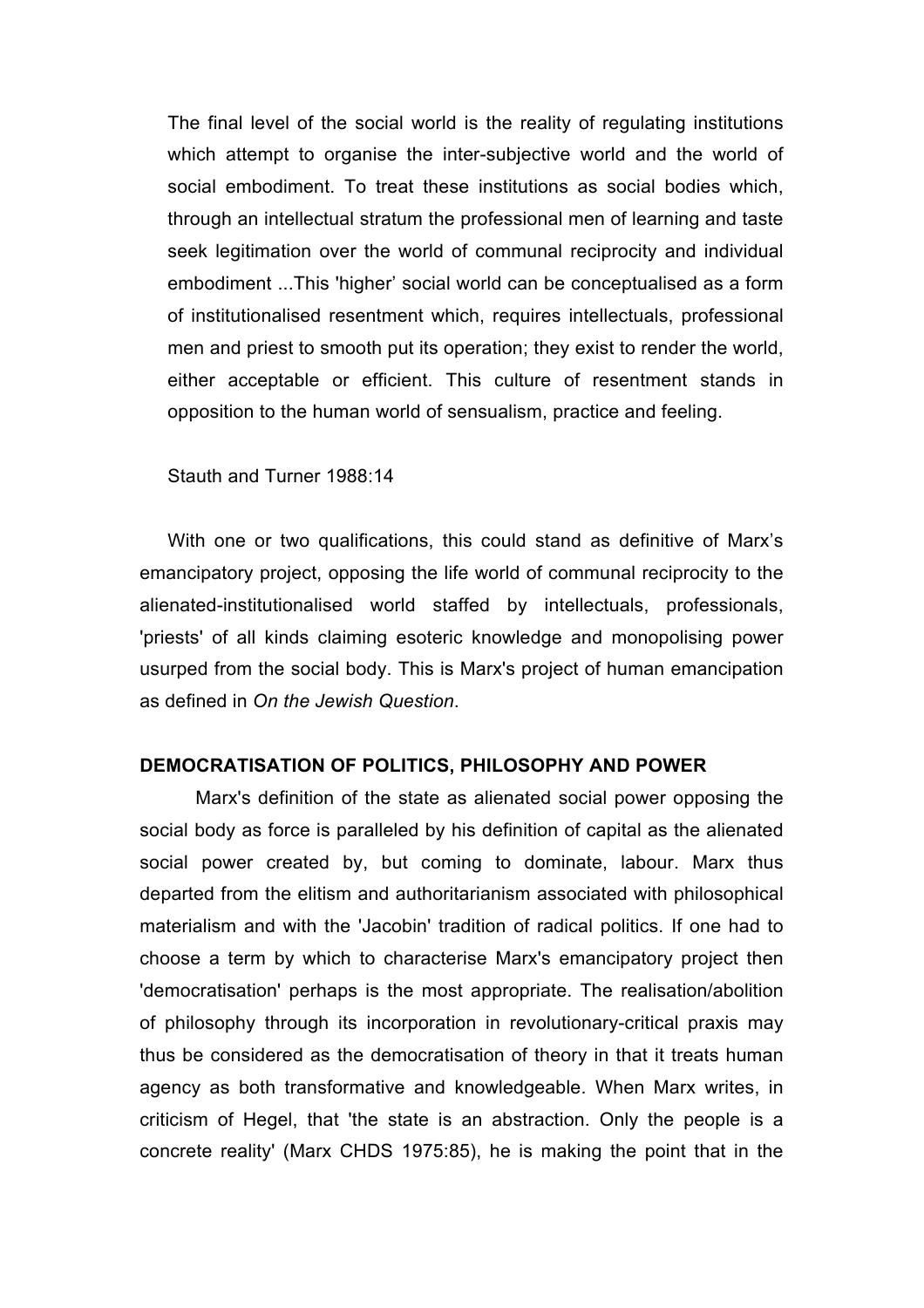social world there exist only human beings and the social forms they create (Meikle 1985:46).

Everything that exists in the social world is the product of human beings and their practice. Any particular form, be it the state or capital, is, merely the 'objective' expression of 'socialised man': 'Each is only a moment of the demos as a whole .. democracy is the essence of all political constitutions, socialised man as a particular constitution' (CHDS 1975:87/8). Marx not only traced social forms back to their human roots but, and here he avoids an atomistic conception, he concentrated upon the character of social relations and how, under particular social relations, social forms escape the control of the demos.

Marx's emancipatory project of restitution entails these social forms being put under conscious common control. But more than this Marx develops an innovative framework whereby human beings, as transformative and knowledgeable agents, could act to reappropriate these social forms. And this, arguably, is the distinctiveness of praxis as well as its centrality in an authentic marxism. Marx, arguably, effected an original and novel synthesis of politics and philosophy, one that united *homo sapiens* and *homo faber*, the rational and practical human being.

Comprehended in this way, the conception of revolutionary-critical praxis possibly appears as more than just another attempt to resurrect marxism. It is already a reconstituted marxism in that the synthesis of politics and philosophy is situated on the level of practice. Marxism, in other words, is more than a theoretical consciousness or conceptual apparatus. Understood in terms of praxis, marxism is distinguished from the rationalist model which identifies 'truth' with a marxist theoretical consciousness imported into a lived reality from the outside. Rather, since the unity of theory and practice is established at the level of the social world, material practices and struggles, then any reconstituted marxism must possess a social as well as an emancipatory relevance as regards existing struggles and practices rather than being a representation of an abstracted set of concepts.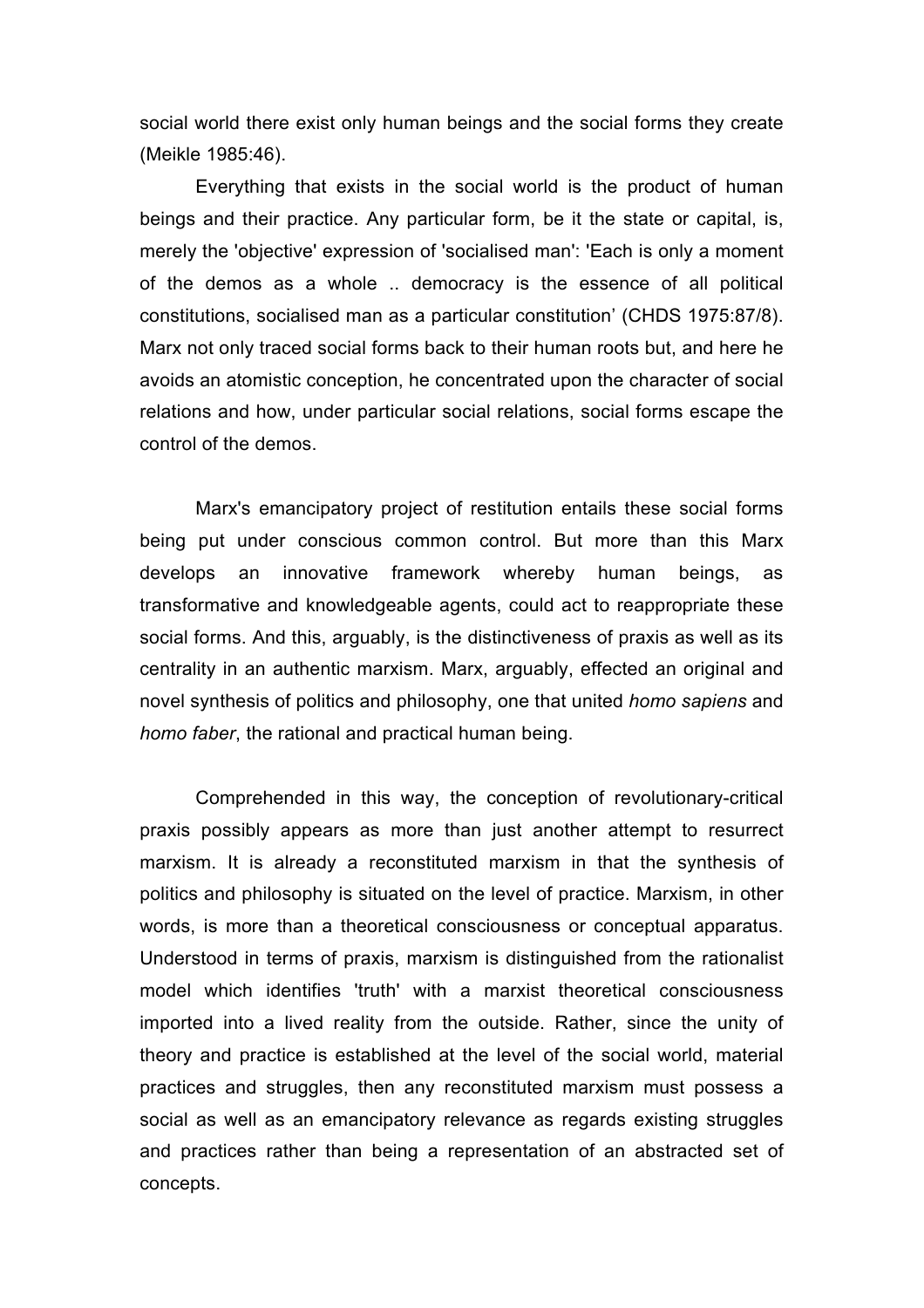If theory is distilled from practice, and if human beings are transformative and knowledgeable agents, as Marx's praxis upholds, then any rejuvenation of marxism must amount to more than a reinterpretation from within Marx's concepts but has to indicate a capacity to intervene in the emancipatory struggles and practices of human agents in the social world. Such a marxism is necessarily beyond Marx but not for that reason beyond marxism. It recognises that the emancipatory project is necessarily ongoing and developing through human beings as subjects of their own emancipation. But it is Marx's synthesis of politics, philosophy and power (democratic versus alien) which enables the emancipatory project of marxism to be formulated thus.

Marx's notion of a democratisation of philosophy, represented a decisive shift from the old materialism, with its determinist epistemology and revolutionary politics, with their elitist-authoritarian character. Marx's revolutionary-critical praxis overthrows the old theoretico-elitist model which practised a clear division of labour separating intellectuals and politicians from the people, itself expressing the separation of the demos from their social forms. The commitment to an emancipated world entails overcoming this separation and, hence, with it the theoretico-elitist model. Marx's revolutionary-critical praxis radically revised philosophy and politics and established a new definition of the modern enterprise of knowledge and power. How Marx came to achieve this synthesis of politics, philosophy and power can be understood only if one understands how Marx passed from philosophy to reality and the proletariat.

# **PHILOSOPHY AND THE PROLETARIAT**

Marx's demand that philosophy be abolished was simultaneously demand for its realisation. Marx's argument was that philosophy could only know the world *post-festum* and, given this retrospective nature, cannot change the world. Philosophy is always, therefore, abstracted from the world and in passive-contemplative relation to it. The philosophical idea, as such, is always in some sense cut off from and in contradiction with the reality which it studies. But despite being at odds with this reality, 'abstract' philosophy is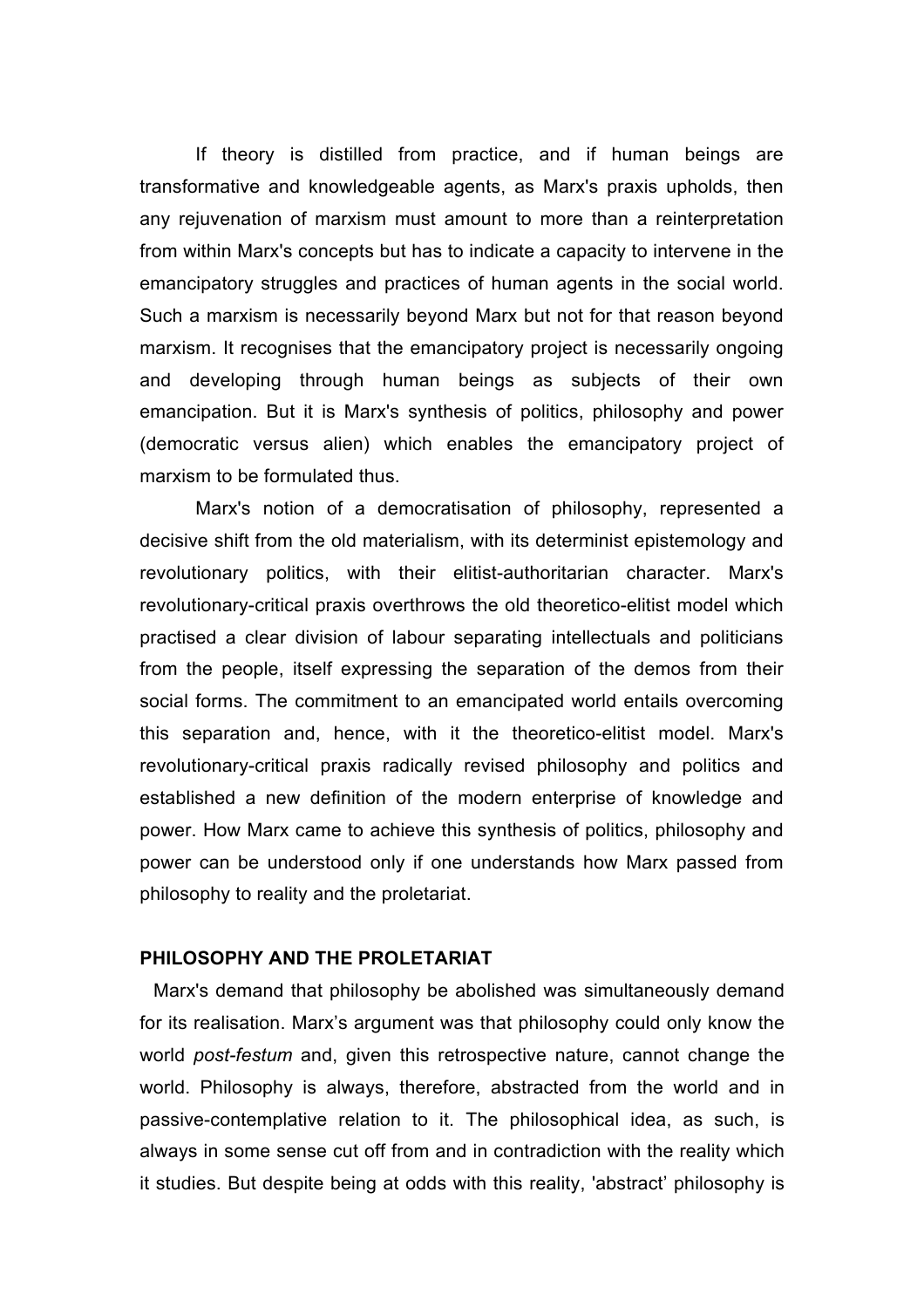nevertheless powerless to change it. Thus philosophy is restricted to an impotent criticism of reality from a position outside of reality.

What spurred Marx to his conception of praxis was his understanding, drawn from Hegel's criticism of Kant, that the ideal is to be located in the real. The philosophical idea could only be actualised by the practical transformation of the world. By making the world philosophical through this transformation, philosophy is abolished. Or, put slightly differently, philosophy is self-abolishing in the sense that as it translates its ideal into actuality, hence realises itself, philosophy is reunified with the world, from which it had been severed (Perkins 1996:117; Callinicos 1985:3). Philosophy is transformed through its connection with the proletariat and the proletariat is transformed through its connection with philosophy. Philosophy ceases to be abstract through this material embodiment, and the proletariat ceases to be merely an empirical, objective fact on account of its association with philosophy. The proletariat is therefore the mediating concept between philosophy and the self-made social world, making true understanding and true freedom possible, through practical-critical activity, since its situation in this world is both actual and critical (Perkins 1993:26).

This unification is possible only by the world becoming a transformed, philosophical world. The realisation of philosophy thus constitutes its abolition (Callinicos 1985:30). The 'Rational' society, in this sense, is very much the end which Marx pursues, so long as one understands the rational as something embodied, sensuous and material as opposed to an abstracted rationalism existing in systems and institutions (Paul, Miller Paul 1991:30 32/3 34/6 39/41; Miller 1982:94; Gramsci 1971:161 167-252/3 257/9 263; Aronowitz 1981:4 6/7 14/5 32 132 134).

It needs to be understood, however, that the conception of revolutionarycritical praxis possesses a philosophical component which means that any practice undertaken in this project is constituted by values and is quite distinct from pragmatism. One can, therefore, affirm Gramsci's understanding of Marx's position as against Femia's interpretation of it.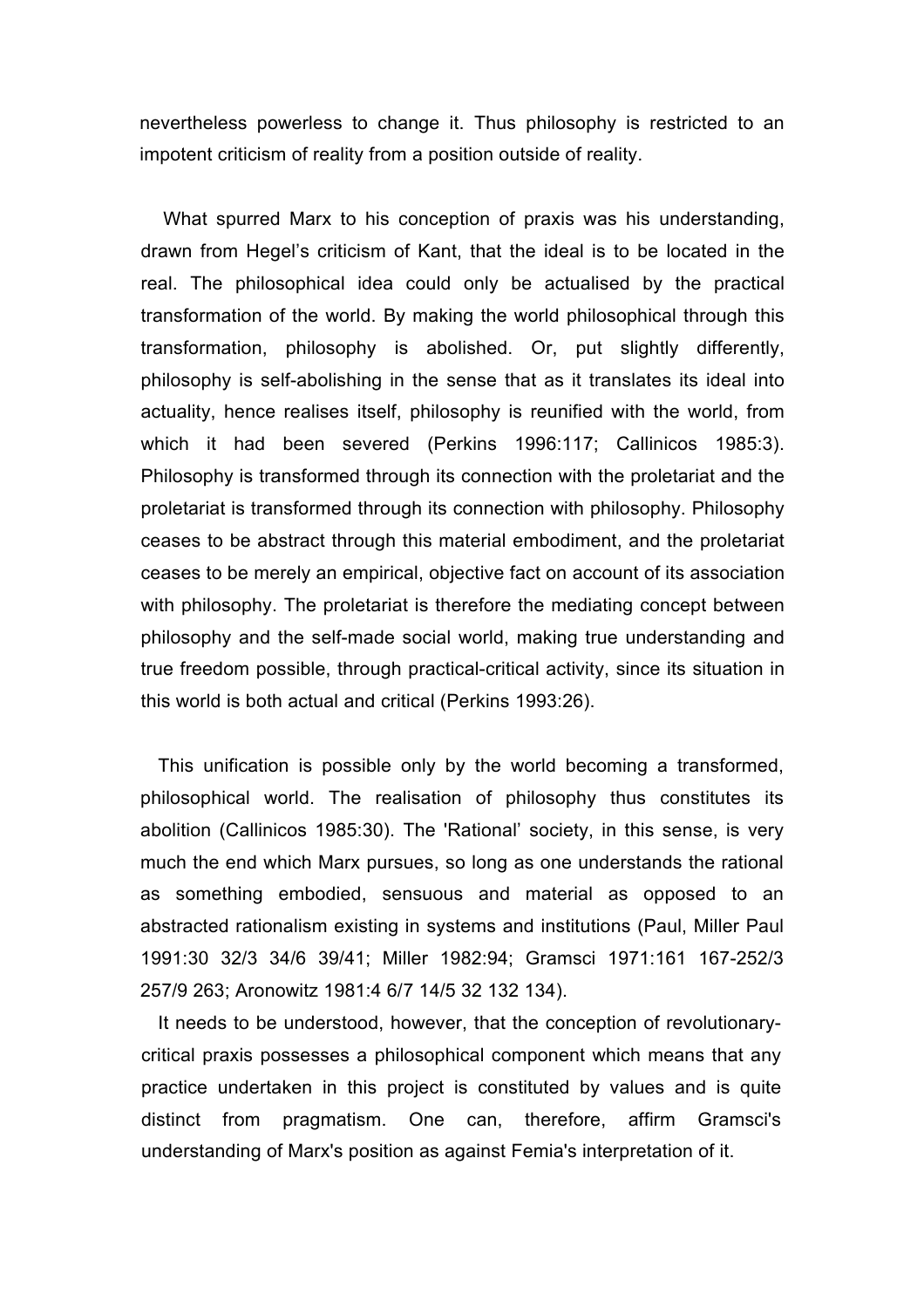Femia writes that Gramsci's:

stress on the qualitative side of revolution caused him to revive Marx's young Hegelian pronouncement that the 'realisation' of philosophy was the real aim of the proletariat. Marx himself later became more radical: philosophy could not be realised but only extirpated.. Gramsci, however refused to believe that Marx 'really' wished to replace philosophy with practical activity. Rather, Marx was only advancing a claim in the face of 'scholastic' philosophy, purely theoretical or contemplative, for a philosophy that produces an attendant.. Gramsci rejects not philosophy but the contemplative attitude. Politics will always have a philosophical dimension but philosophy should not take refuge in abstract universality outside of time and space in some city of mind.

Femia 1981:122/3

Femia's idea that Marx sought the extirpation of philosophy fails to appreciate that the practical activity which Marx saw as transforming the world actually incorporates the philosophical dimension, hence the notion that the philosophical idea is translated into actuality (Meszaros 1970:221 233; Tucker 1961:174/6; West 1991:35/7 39/42). Certainly Marx criticised the passive-contemplative approach to knowledge in which philosophy comes to the world after the fact. Marx is looking to overcome the theoretical and the contemplative approach to the world; the philosophical idea is to be located in the world and hence the idea ceases to be philosophical in the abstract sense. But it remains an idea. The practical activity upon which places emphasis remains principled. Thus Marx argues:

Nothing prevents us, therefore, from lining our criticism with a criticism of politics, from taking sides in politics, i.e. from entering into real struggles, and identifying ourselves with them. This does not mean that we shall confront the world with nay doctrinaire principles and proclaim: Here is the truth, on your knees before it. It means that we shall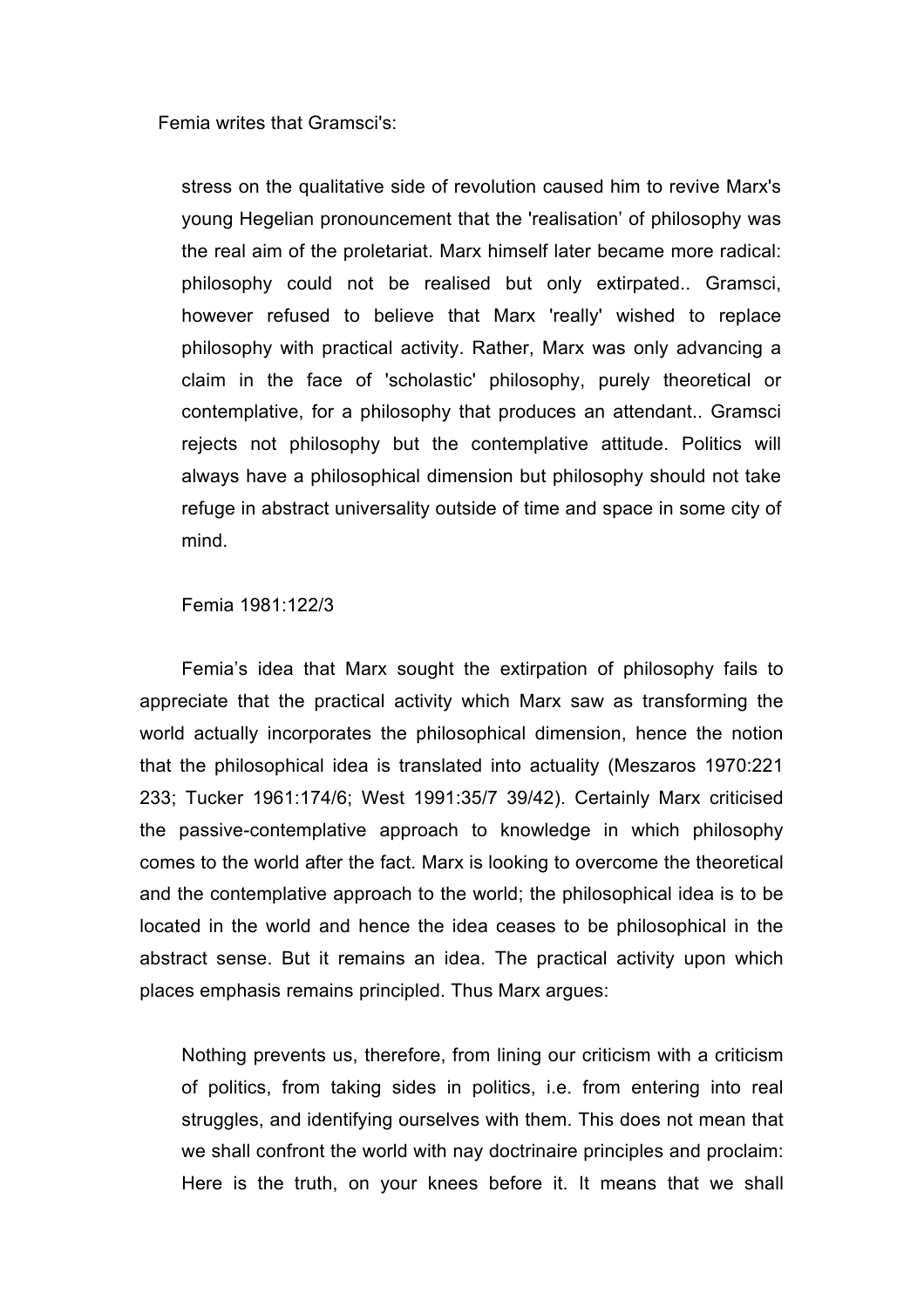develop for the world new principles from the existing principles of the world. We shall not say: 'Abandon your struggles, they are mere folly; let us provide you with the true campaign slogans.' Instead we shall simply show the world why it is struggling, and consciousness of this is a thing it must acquire whether it wishes or not.

The reform of consciousness consists entirely in making the world aware of its own consciousness, in arousing it from its dream of itself, in explaining its own actions to it.

Marx to Ruge, September 1843 in Marx 1975:208

Marx is thus removing the gap between philosophy and the world. Philosophy, therefore, loses its abstract character to the extent that the world is made philosophical. This is how philosophy is, in Femia's words, 'extirpated'. Philosophy retains an active role only in making explicit what is actually implicit in the struggles of the world (Easton in Mcquarrie 1978:61; Callinicos 1985:37; Jakubowski 1990:61 60). This is quite a different proposition to a philosophy that, in abstraction from the world, prescribes for the world according to *a priori* principles of an abstracted rationality. Marx broke firmly with this rationalist model without, however, needing to 'extirpate' philosophy. Thus

Reason has always existed, but not always in a rational form. Hence the critic can take his cue from every existing form of theoretical and practical consciousness and from this ideal and final goal implicit in the actual forms of existing reality.

Marx to Ruge September 1843 in EW 1975:208

It is from this awareness of the need to breakthrough from philosophy to reality that Marx came to embrace the cause of the proletariat. This, perhaps, places too great a stress upon Marx's philosophical activity, introducing the struggles of the proletariat only after Marx had come to espouse the proletarian cause as a matter of philosophical deduction. This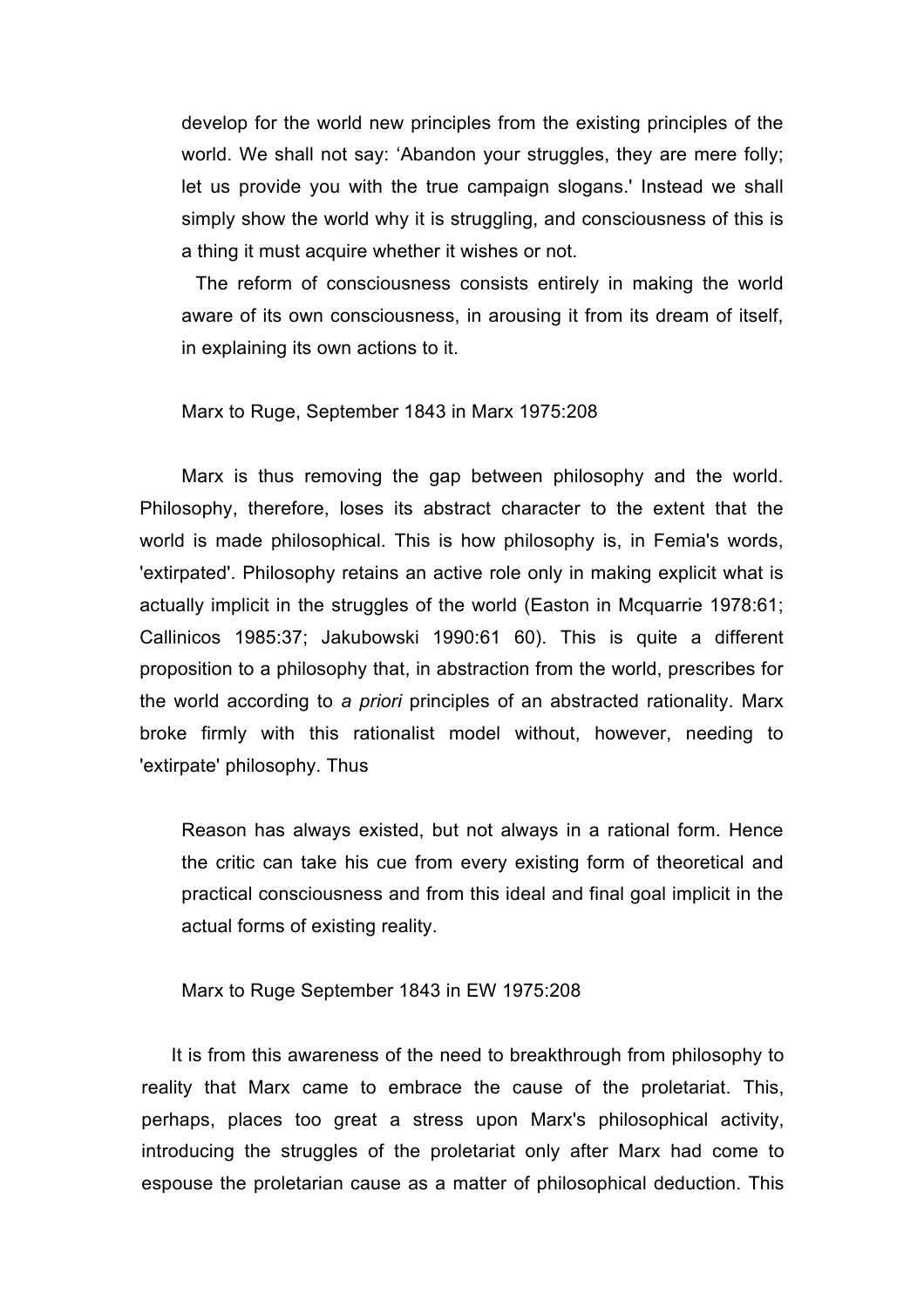stress on the intellectual character of Marx's breakthrough to praxis needs to be corrected. As Callinicos writes, 'Marx's philosophical development arose as much from his experience of political and social struggles as it did from any intellectual evolution' (Callinicos 1985:8). Similarly, Thomas argues against Avineri (Thomas 1994:212).

This accepted, it nevertheless remains the case that when Marx embraced the cause of the proletariat, he did so with fairly precise philosophical intentions. Marx, after all, was not the first person to discover the proletariat; or to commit himself to the cause of the proletariat. Marx was well aware of radicals and socialists who had already adopted the proletarian cause. They did indeed assert the emancipation of the proletariat. But Marx did more. 'He affirmed the self-emancipation of the proletariat' (Miliband 1977:33/4; 119/20) and he did so for precise reasons. Those who had previously supported the proletariat had done so out of sympathy with the proletariat. They nevertheless continued to conceive, the proletariat as the object of the required social transformation. Marx, however, conceived the proletariat to be the subject of' this transformation. Thus both revolutionary and gradualist wings stemming from the French Revolutionary tradition had considered social transformation to be the work of an elite acting on behalf of a 'corrupt' mass incapable of emancipating itself. This elitist political conception, indeed, derived from the determinist epistemology of the old materialism which made human beings the passive products of circumstances. In the *Theses on Feuerbach*, Marx conceives human beings to be the active producers of their circumstances, denying the need, therefore, to split society into two parts, one part ideal, escaping the general determinism by breaking the materialist premise, the other part passive and determined.

Neither the violent conquest of political power nor the peaceful moral persuasion of the bourgeoisie would suffice to realise socialism. Reformist or revolutionary, such a politics is based upon what may be called the theoretico-elitist model and, as such, reproduces a condition in which human beings were treated as objects rather than subjects.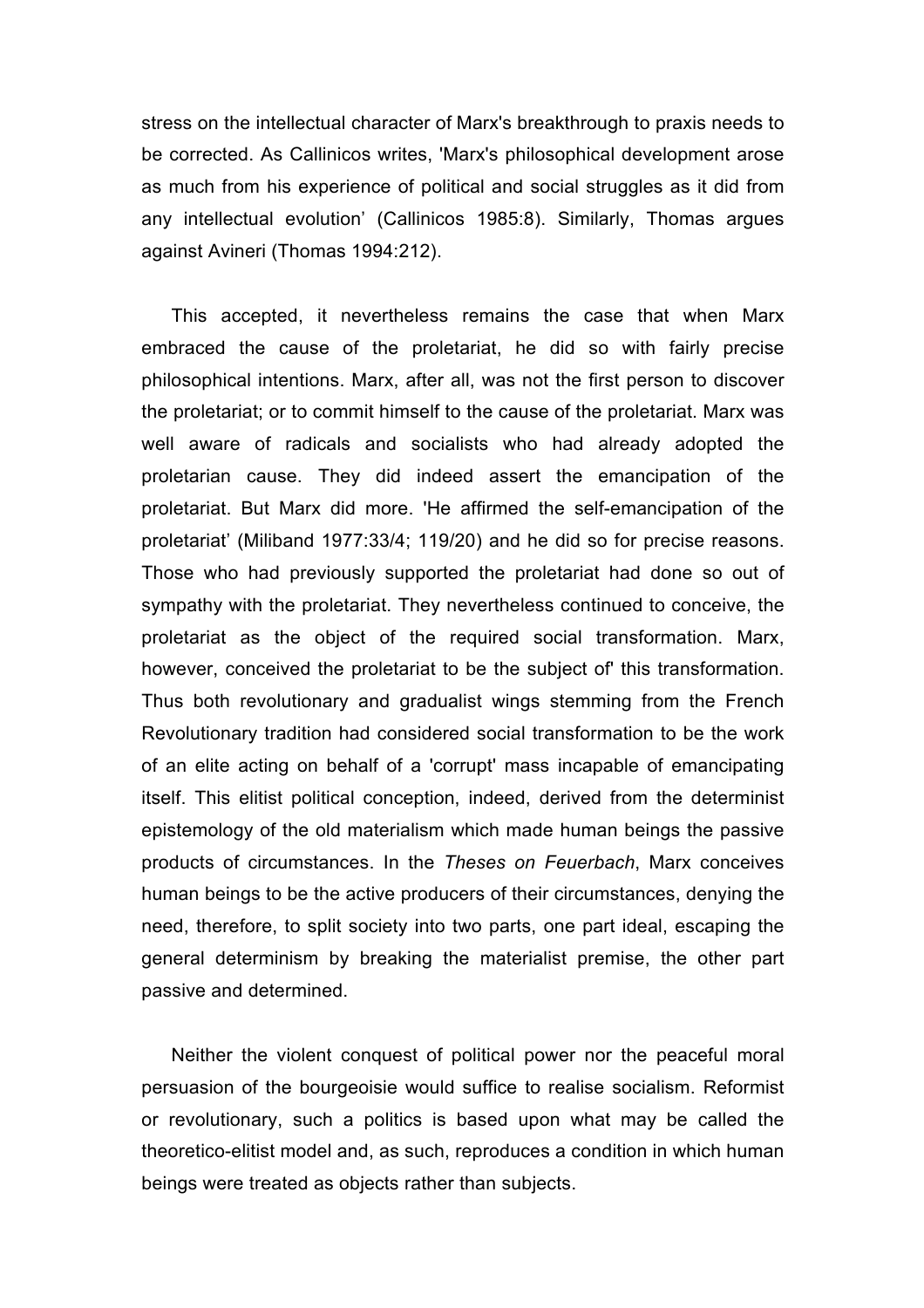The early Marx did on occasion express himself in terms of the elitist or rationalist model. In the 1843 *Introduction to A Contribution to the Critique of Hegel's, Philosophy of Right*, Marx's concern to develop the relation between theory and practice in the actual world led him to the proletariat for the first time. Marx comes to draw this conclusion concerning the relationship between philosophy and the proletariat:

Philosophy cannot realise itself without transcendence of the proletariat and the proletariat cannot transcend itself without the realisation of philosophy

## Marx 1975:257

Neither *Aufhebung* (transcendence) nor *Verwirklichung* (realisation) mean anything like the 'extirpation' of philosophy suggested by Femia. Gramsci's meaning is far closer to Marx than Femia allows. The important point, however, is that at this early stage Marx refers to the proletariat as the 'heart' of the emancipatory project and philosophy as its 'head' (Marx 1975:257).

Marx possessed a left Hegelian perspective at this time, regarding the proletariat as the 'passive element' and the 'material basis' of the coming revolution. Only philosophy could supply the revolutionary spark (1975:252). In this sense, the emancipation of the human being is the work of an alliance between philosophy as the head and the proletariat as the heart. This dualism of 'head' and 'heart' derive from Feuerbach's 'Provisional Theses' where they apply to German idealism and French materialism. The contrast between the two, as Marx puts it, is the Hegelian one between spirit, on the one hand, as active, transformative, and universal and matter, on the other, as passive, atomistic and self-seeking (Callinicos 1985: 35/6). With this contrast, the relation between philosophy and the proletariat could only be elitist. Marx's left Hegelian colleagues like Bauer, came to denounce the masses as inert and reactionary and hence as the barrier to the progress of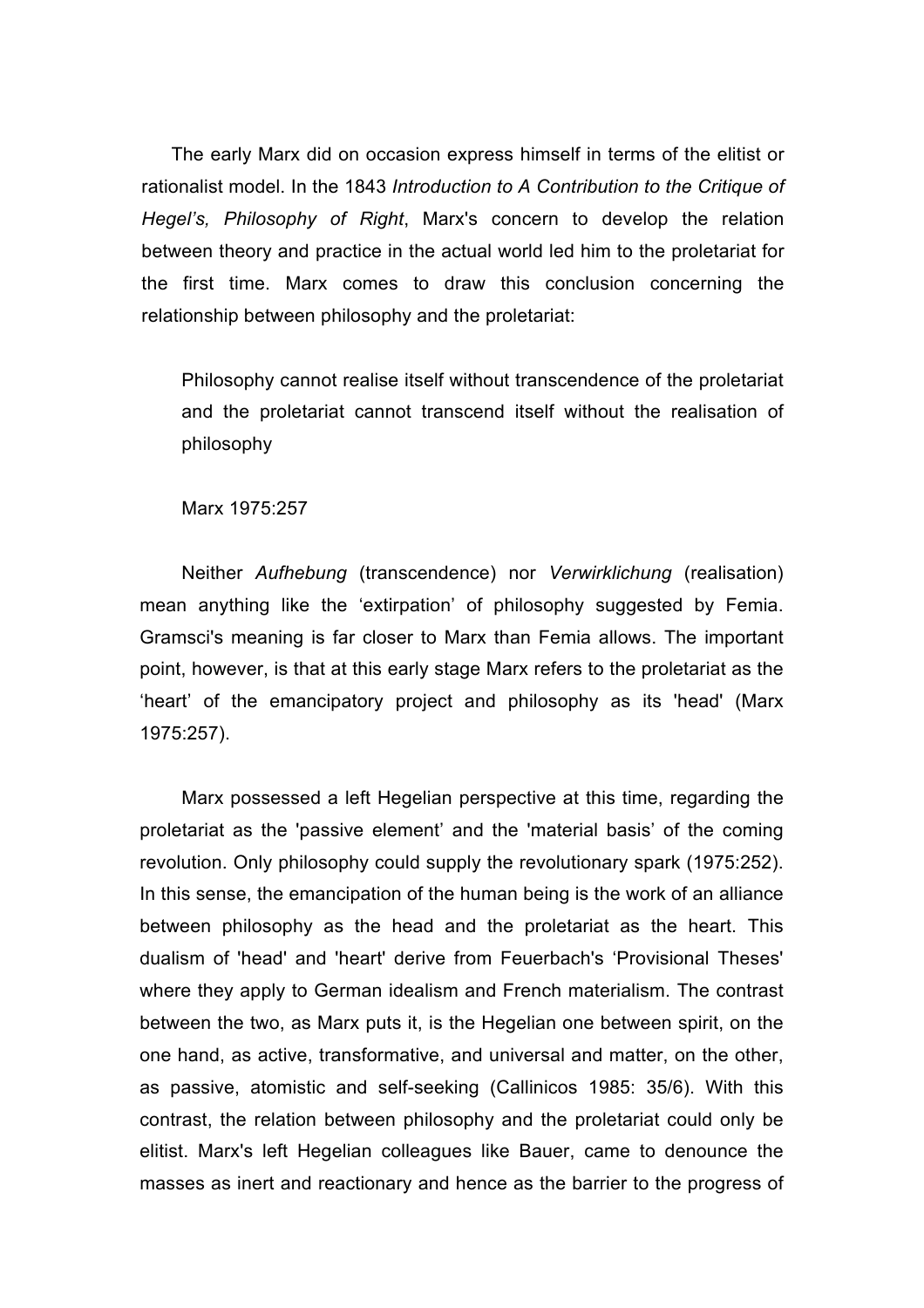spirit. This merely confirmed political impotence. Ruge came to condemn the revolt of the Silesian workers in 1844 for its lack of political understanding. In criticising these positions Marx makes explicit the decisive shift that had taken place in his conception: now it is the proletariat that supplies the dynamic, transformative principle. 'Only in socialism can a philosophical nation discover the praxis consonant with its nature and only in the proletariat can it discover the active agent of its emancipation' (Marx *Critical Notes* 1975:416).

Marx had thus come to acknowledge the proletariat as the active subject of the revolutionary-emancipatory process as opposed to being the passive, object as in the theoretico-elitist model.

Marx does not speak of philosophy in the abstract manner of the Hegelian tradition, and nor does he regard the proletariat as merely the social counterpart of this (abstract) philosophy. Rather, philosophy is moderated by its association with the proletariat and the proletariat moderated by its association with philosophy. The proletariat signifies the mediating concept between philosophy and the world, making possible true criticism, i.e. practical-critical activity, because its situation in the world is both actual and critical.

Perkins 1993:26

The conception of revolutionary-critical praxis, which Marx outlined in the *Theses on Feuerbach* and developed at length in *The German Ideology*, allowed Marx to thoroughly repudiate the theoretico-elitist model, subverting the position of the philosophers and the politicians in favour of the proletariat as the true subjects of social transformation and, indeed, of its own emancipation (Perkins 1993:20 27/8; Callinicos 1985:45/6).

Thus the experience of their material practices and struggles, deriving from their class location, leads the working class first to resist and then to take positive action against the exploitation and dehumanisation to which they are subject. 'Philosophy', to retain any relevance, has to abandon its abstract nature and participate in the struggles to abolish a class society.